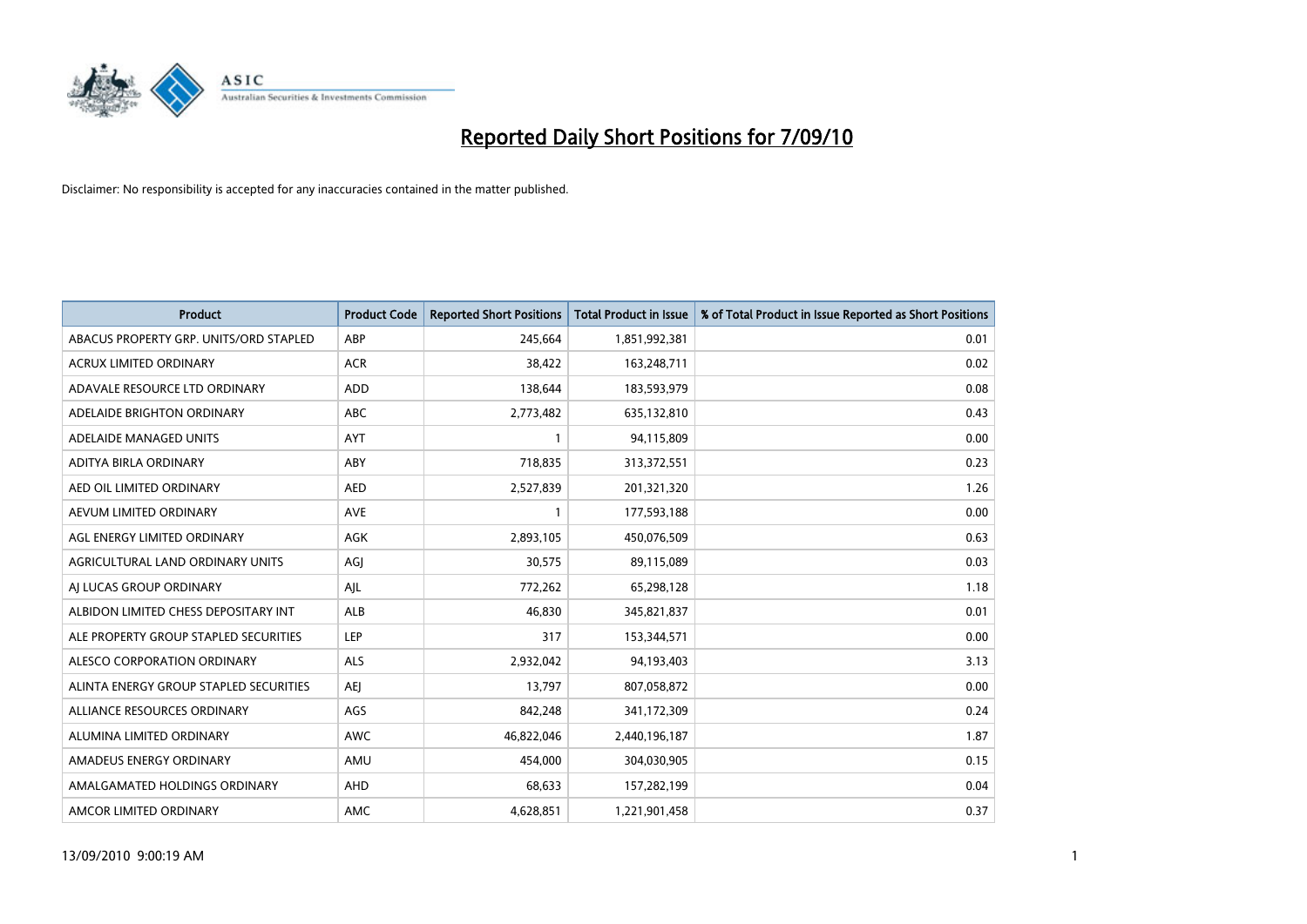

| <b>Product</b>                          | <b>Product Code</b> | <b>Reported Short Positions</b> | Total Product in Issue | % of Total Product in Issue Reported as Short Positions |
|-----------------------------------------|---------------------|---------------------------------|------------------------|---------------------------------------------------------|
| AMP LIMITED ORDINARY                    | AMP                 | 13,742,072                      | 2,071,925,423          | 0.64                                                    |
| ANDEAN RESOURCES LTD ORDINARY           | <b>AND</b>          | 793,594                         | 542,257,867            | 0.15                                                    |
| ANSELL LIMITED ORDINARY                 | <b>ANN</b>          | 1,248,650                       | 131,577,652            | 0.95                                                    |
| ANTARES ENERGY LTD ORDINARY             | <b>AZZ</b>          | 226,392                         | 299,333,110            | 0.08                                                    |
| ANZ BANKING GRP LTD ORDINARY            | ANZ                 | 7,201,175                       | 2,559,418,024          | 0.24                                                    |
| APA GROUP STAPLED SECURITIES            | <b>APA</b>          | 4,029,580                       | 542,318,629            | 0.75                                                    |
| APEX MINERALS NL ORDINARY               | <b>AXM</b>          | 1,385,045                       | 3,567,819,909          | 0.03                                                    |
| APN EUROPEAN RETAIL UNITS STAPLED SEC.  | <b>AEZ</b>          | 11,832                          | 544,910,660            | 0.00                                                    |
| APN NEWS & MEDIA ORDINARY               | <b>APN</b>          | 9,405,803                       | 598,823,853            | 1.57                                                    |
| APOLLO GAS LIMITED ORDINARY             | <b>AZO</b>          | 71.180                          | 90,400,136             | 0.08                                                    |
| AQUARIUS PLATINUM. ORDINARY             | <b>AOP</b>          | 6,389,076                       | 463,231,008            | 1.38                                                    |
| AQUILA RESOURCES ORDINARY               | <b>AQA</b>          | 1,319,032                       | 322,853,936            | 0.40                                                    |
| ARAFURA RESOURCE LTD ORDINARY           | <b>ARU</b>          | 115,532                         | 290,640,342            | 0.04                                                    |
| ARDENT LEISURE GROUP STAPLED SECURITIES | AAD                 | 77.744                          | 312,836,274            | 0.02                                                    |
| ARISTOCRAT LEISURE ORDINARY             | ALL                 | 22,782,044                      | 533,379,348            | 4.23                                                    |
| ASCIANO GROUP STAPLED SECURITIES        | <b>AIO</b>          | 18,713,565                      | 2,926,103,883          | 0.63                                                    |
| ASG GROUP LIMITED ORDINARY              | <b>ASZ</b>          | 50,098                          | 151,836,046            | 0.03                                                    |
| ASPEN GROUP ORD/UNITS STAPLED           | <b>APZ</b>          | 362,246                         | 579,980,076            | 0.06                                                    |
| ASTRO JAP PROP GROUP STAPLED SECURITIES | AJA                 | 15,350                          | 508,212,161            | 0.00                                                    |
| ASX LIMITED ORDINARY                    | ASX                 | 3,938,885                       | 173,576,316            | 2.27                                                    |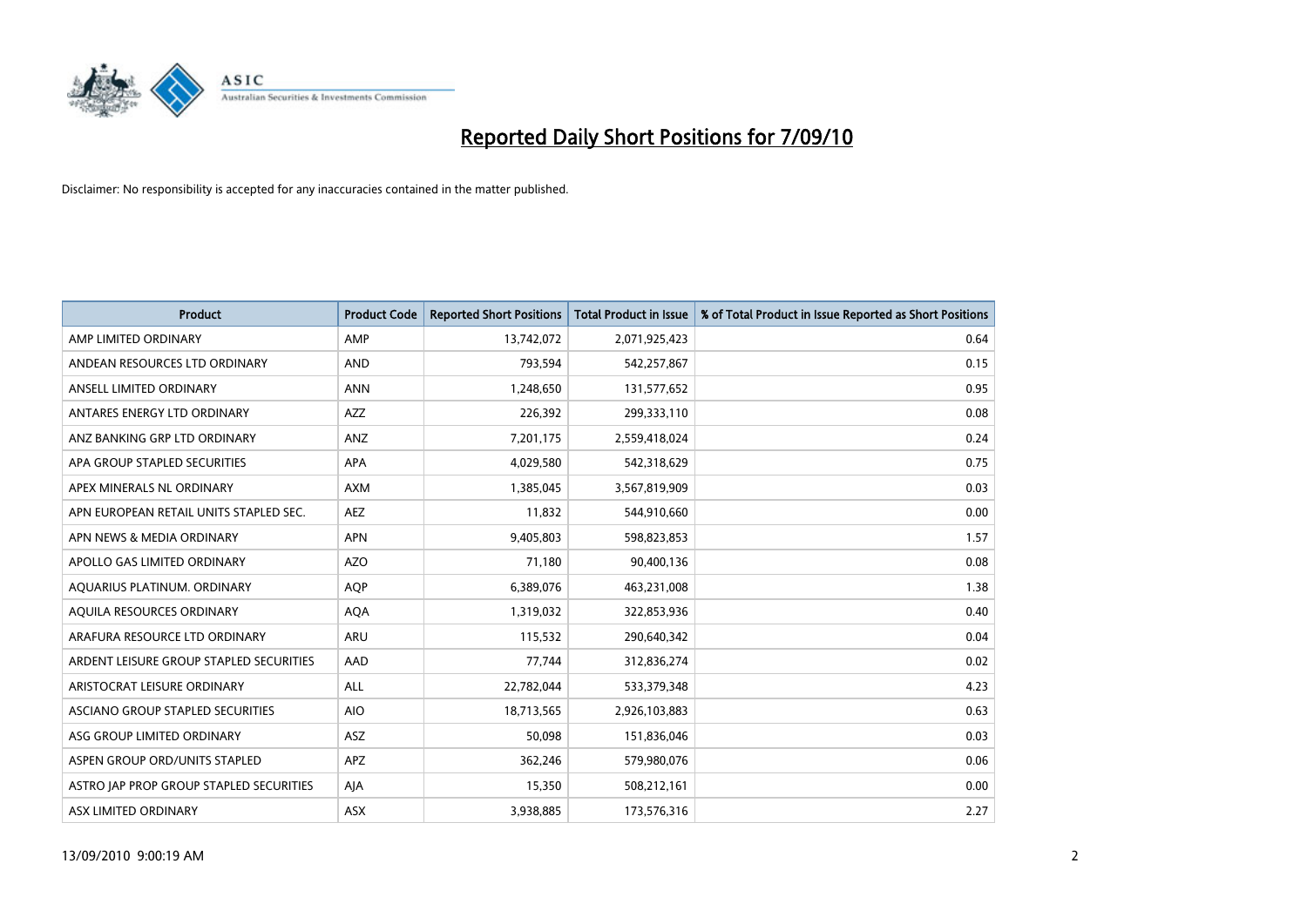

| <b>Product</b>                       | <b>Product Code</b> | <b>Reported Short Positions</b> | <b>Total Product in Issue</b> | % of Total Product in Issue Reported as Short Positions |
|--------------------------------------|---------------------|---------------------------------|-------------------------------|---------------------------------------------------------|
| ATLAS IRON LIMITED ORDINARY          | <b>AGO</b>          | 3,470,939                       | 540,009,119                   | 0.62                                                    |
| AUCKLAND INTERNATION ORDINARY        | AIA                 | 54                              | 1,310,392,831                 | 0.00                                                    |
| <b>AURORA OIL &amp; GAS ORDINARY</b> | <b>AUT</b>          | 30.174                          | 276,690,342                   | 0.01                                                    |
| AUSDRILL LIMITED ORDINARY            | ASL                 | 43,041                          | 254,290,140                   | 0.01                                                    |
| AUSENCO LIMITED ORDINARY             | AAX                 | 3,172,380                       | 122,427,576                   | 2.59                                                    |
| <b>AUST VINTAGE LTD ORDINARY</b>     | <b>AVG</b>          | 1,000                           | 128,282,317                   | 0.00                                                    |
| <b>AUSTAL LIMITED ORDINARY</b>       | ASB                 | 216,183                         | 188,069,638                   | 0.11                                                    |
| AUSTAR UNITED ORDINARY               | <b>AUN</b>          | 12,261,502                      | 1,260,030,198                 | 0.98                                                    |
| AUSTBROKERS HOLDINGS ORDINARY        | <b>AUB</b>          | $\overline{2}$                  | 52,736,987                    | 0.00                                                    |
| AUSTEREO GROUP LTD. ORDINARY         | <b>AEO</b>          | 30,071                          | 344,798,708                   | 0.01                                                    |
| AUSTIN ENGINEERING ORDINARY          | ANG                 | 1,406                           | 70,314,403                    | 0.00                                                    |
| AUSTRAL GOLD ORDINARY                | AGD                 | 47,241                          | 169,139,739                   | 0.03                                                    |
| AUSTRALAND PROPERTY STAPLED SECURITY | <b>ALZ</b>          | 223,348                         | 576,837,197                   | 0.04                                                    |
| AUSTRALIAN AGRICULT, ORDINARY        | AAC                 | 4,543,210                       | 264,264,459                   | 1.70                                                    |
| <b>AUSTRALIAN EDUCATION UNITS</b>    | <b>AEU</b>          | 625,000                         | 134,973,383                   | 0.46                                                    |
| AUSTRALIAN INFRASTR, UNITS/ORDINARY  | <b>AIX</b>          | 148,049                         | 620,733,944                   | 0.02                                                    |
| AUSTRALIAN MINES LTD ORDINARY        | <b>AUZ</b>          | 1,400,000                       | 6,981,662,168                 | 0.02                                                    |
| AUSTRALIAN PHARM. ORDINARY           | API                 | 785,005                         | 488,115,883                   | 0.16                                                    |
| AUTOMOTIVE HOLDINGS ORDINARY         | AHE                 | 123                             | 225,731,300                   | 0.00                                                    |
| AVEXA LIMITED ORDINARY               | <b>AVX</b>          | 243,657                         | 847,688,779                   | 0.03                                                    |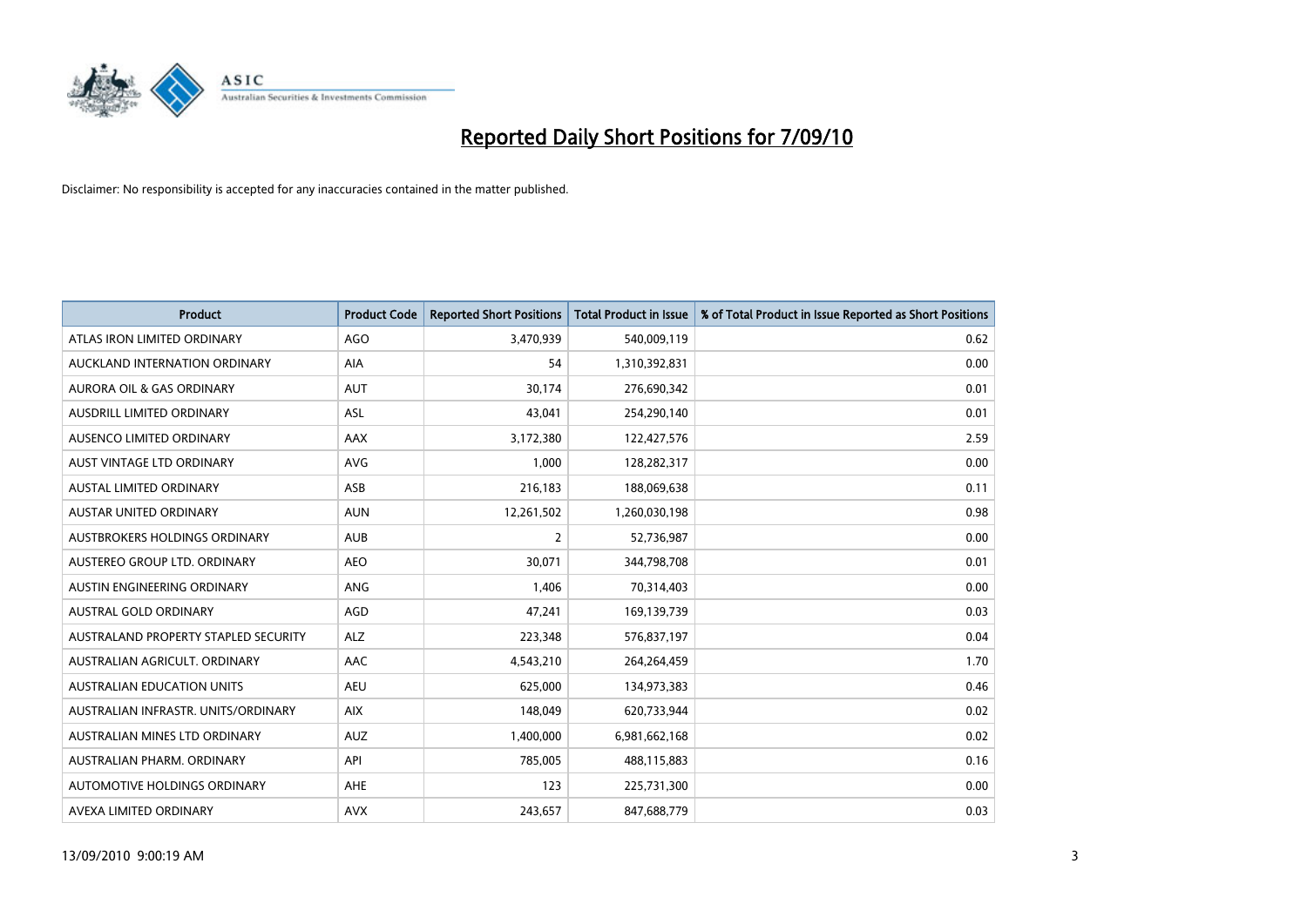

| <b>Product</b>                        | <b>Product Code</b> | <b>Reported Short Positions</b> | <b>Total Product in Issue</b> | % of Total Product in Issue Reported as Short Positions |
|---------------------------------------|---------------------|---------------------------------|-------------------------------|---------------------------------------------------------|
| AVOCA RESOURCES ORDINARY              | <b>AVO</b>          | 7,579,482                       | 290,892,011                   | 2.60                                                    |
| AWB LIMITED ORDINARY                  | <b>AWB</b>          | 1,452,392                       | 817,304,356                   | 0.18                                                    |
| AWE LIMITED ORDINARY                  | <b>AWE</b>          | 1,061,798                       | 521,871,941                   | 0.21                                                    |
| AXA ASIA PACIFIC ORDINARY             | <b>AXA</b>          | 1,378,465                       | 2,067,095,545                 | 0.07                                                    |
| BANK OF QUEENSLAND. ORDINARY          | <b>BOQ</b>          | 431,293                         | 215,681,127                   | 0.20                                                    |
| <b>BANNERMAN RESOURCES ORDINARY</b>   | <b>BMN</b>          | 575,071                         | 201,710,934                   | 0.29                                                    |
| <b>BASS METALS LTD ORDINARY</b>       | <b>BSM</b>          | 18.223                          | 170,505,386                   | 0.01                                                    |
| <b>BASS STRAIT OIL CO ORDINARY</b>    | <b>BAS</b>          | 1,482                           | 291,030,250                   | 0.00                                                    |
| BATAVIA MINING ORDINARY               | <b>BTV</b>          | 2,500                           | 153,032,145                   | 0.00                                                    |
| BEACH ENERGY LIMITED ORDINARY         | <b>BPT</b>          | 2,426,166                       | 1,092,548,972                 | 0.21                                                    |
| BENDIGO AND ADELAIDE ORDINARY         | <b>BEN</b>          | 3,445,213                       | 354,523,668                   | 0.96                                                    |
| BENDIGO AND ADELAIDE RESET PREFERENCE | <b>BENPB</b>        | 28,071                          | 900,000                       | 3.12                                                    |
| <b>BENDIGO MINING LTD ORDINARY</b>    | <b>BDG</b>          | 10,099,420                      | 509,712,735                   | 1.98                                                    |
| BERKELEY RESOURCES ORDINARY           | <b>BKY</b>          | 26,099                          | 137,590,319                   | 0.02                                                    |
| <b>BHP BILLITON LIMITED ORDINARY</b>  | <b>BHP</b>          | 36,469,527                      | 3,356,081,497                 | 1.04                                                    |
| <b>BILLABONG ORDINARY</b>             | <b>BBG</b>          | 4,335,834                       | 253,122,552                   | 1.73                                                    |
| <b>BIOTA HOLDINGS ORDINARY</b>        | <b>BTA</b>          | 2,231,764                       | 179,878,356                   | 1.24                                                    |
| <b>BISALLOY STEEL ORDINARY</b>        | <b>BIS</b>          | 84,480                          | 216,455,965                   | 0.04                                                    |
| BKI INVESTMENT LTD ORDINARY           | BKI                 | 508                             | 418,566,158                   | 0.00                                                    |
| <b>BLACKTHORN RESOURCES ORDINARY</b>  | <b>BTR</b>          | 35.848                          | 106,885,300                   | 0.03                                                    |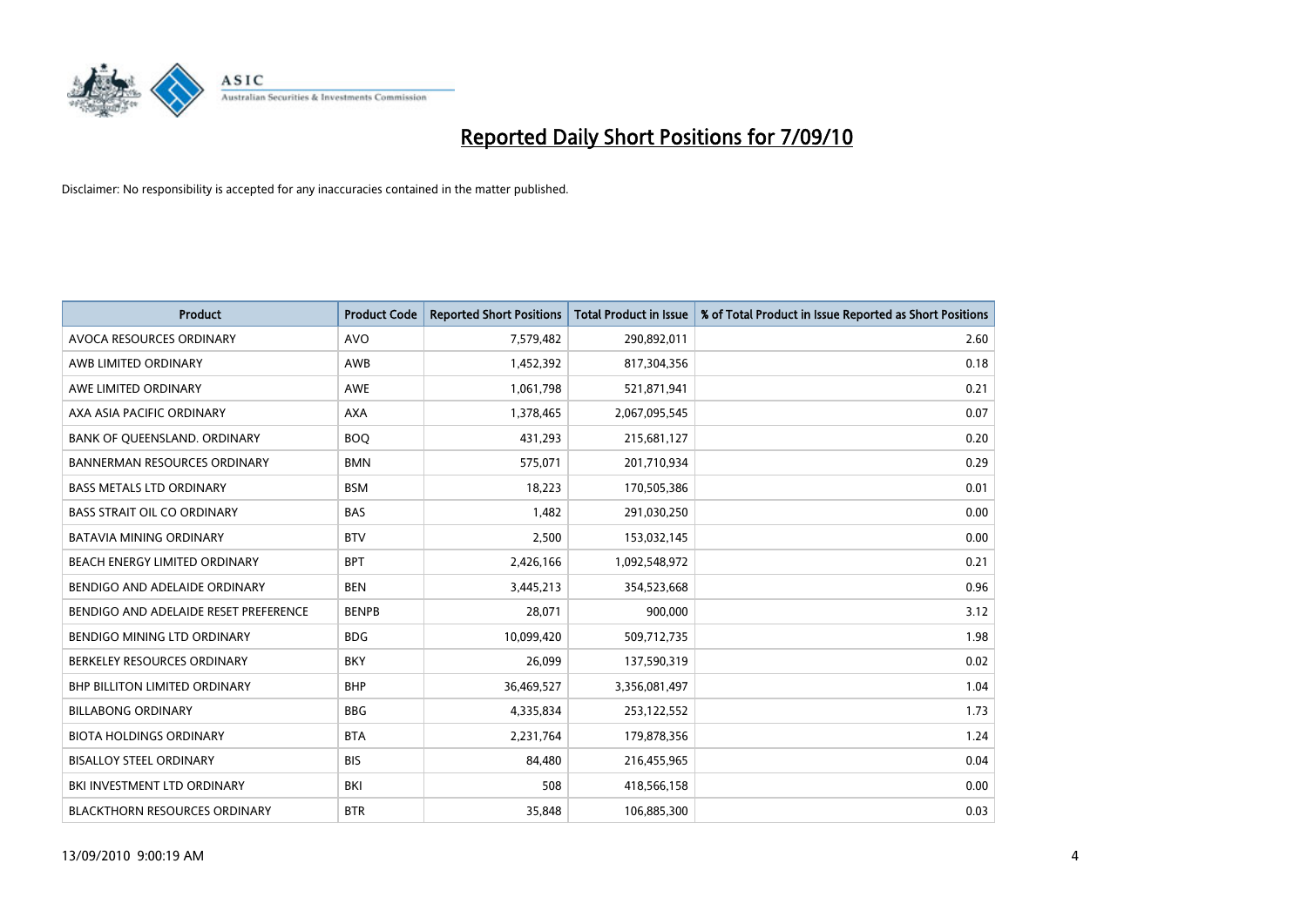

| <b>Product</b>                           | <b>Product Code</b> | <b>Reported Short Positions</b> | Total Product in Issue | % of Total Product in Issue Reported as Short Positions |
|------------------------------------------|---------------------|---------------------------------|------------------------|---------------------------------------------------------|
| <b>BLUESCOPE STEEL LTD ORDINARY</b>      | <b>BSL</b>          | 11,973,663                      | 1,823,322,017          | 0.62                                                    |
| <b>BOART LONGYEAR ORDINARY</b>           | <b>BLY</b>          | 3,207,938                       | 461,163,412            | 0.69                                                    |
| <b>BOOM LOGISTICS ORDINARY</b>           | <b>BOL</b>          | 427,996                         | 460,795,156            | 0.09                                                    |
| BORAL LIMITED. ORDINARY                  | <b>BLD</b>          | 21,462,715                      | 718,853,617            | 2.92                                                    |
| BOTSWANA METALS LTD ORDINARY             | <b>BML</b>          | 7.000                           | 106,087,760            | 0.01                                                    |
| <b>BOW ENERGY LIMITED ORDINARY</b>       | <b>BOW</b>          | 34,718                          | 280,607,187            | 0.01                                                    |
| <b>BRADKEN LIMITED ORDINARY</b>          | <b>BKN</b>          | 555,659                         | 138,759,614            | 0.40                                                    |
| <b>BRAMBLES LIMITED ORDINARY</b>         | <b>BXB</b>          | 8,507,515                       | 1,422,521,966          | 0.60                                                    |
| BREVILLE GROUP LTD ORDINARY              | <b>BRG</b>          | 2,740                           | 129,515,322            | 0.00                                                    |
| <b>BRICKWORKS LIMITED ORDINARY</b>       | <b>BKW</b>          | 8.866                           | 147,235,904            | 0.00                                                    |
| <b>BROCKMAN RESOURCES ORDINARY</b>       | <b>BRM</b>          | 161,281                         | 141,588,151            | 0.12                                                    |
| BT INVESTMENT MNGMNT ORDINARY            | <b>BTT</b>          | 546,073                         | 160,000,000            | 0.34                                                    |
| <b>BUNNINGS WAREHOUSE ORDINARY UNITS</b> | <b>BWP</b>          | 408,141                         | 427,042,646            | 0.10                                                    |
| <b>BURLESON ENERGY ORDINARY</b>          | <b>BUR</b>          | 162,105                         | 205,925,152            | 0.08                                                    |
| <b>BURU ENERGY ORDINARY</b>              | <b>BRU</b>          | 171,612                         | 182,769,813            | 0.09                                                    |
| CABCHARGE AUSTRALIA ORDINARY             | CAB                 | 1,470,252                       | 120,437,014            | 1.21                                                    |
| CALTEX AUSTRALIA ORDINARY                | <b>CTX</b>          | 5,620,303                       | 270,000,000            | 2.10                                                    |
| CAMPBELL BROTHERS ORDINARY               | <b>CPB</b>          | 455,200                         | 63,517,495             | 0.72                                                    |
| CAPE LAMBERT RES LTD ORDINARY            | <b>CFE</b>          | 322,701                         | 593,166,467            | 0.06                                                    |
| <b>CARBON ENERGY ORDINARY</b>            | <b>CNX</b>          | 373,467                         | 609.497.650            | 0.06                                                    |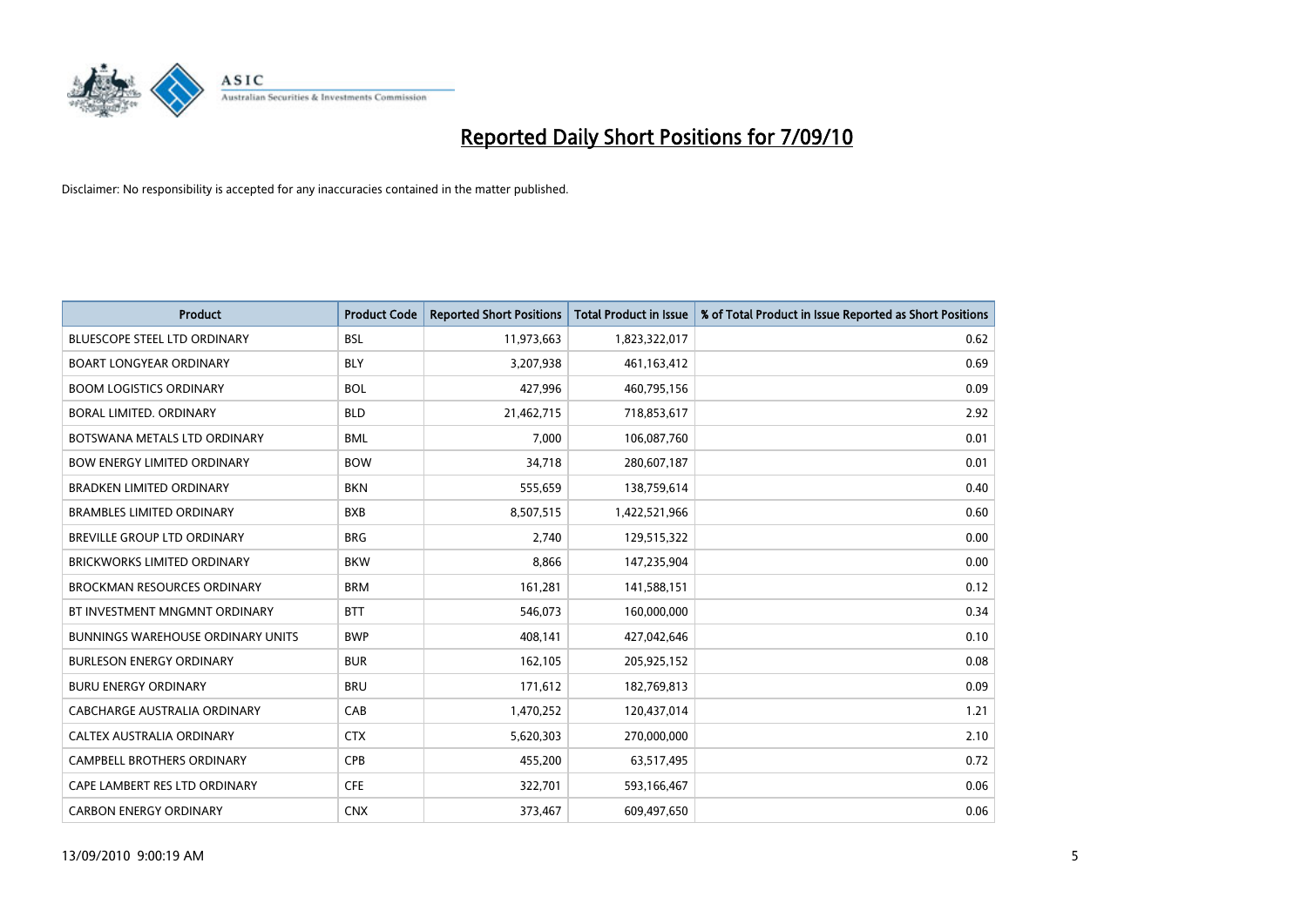

| <b>Product</b>                             | <b>Product Code</b> | <b>Reported Short Positions</b> | Total Product in Issue | % of Total Product in Issue Reported as Short Positions |
|--------------------------------------------|---------------------|---------------------------------|------------------------|---------------------------------------------------------|
| <b>CARDNO LIMITED ORDINARY</b>             | CDD                 | 12,795                          | 105,599,600            | 0.01                                                    |
| CARNARVON PETROLEUM ORDINARY               | <b>CVN</b>          | 2,089,608                       | 686,759,634            | 0.31                                                    |
| <b>CARNEGIE WAVE ENERGY ORDINARY</b>       | <b>CWE</b>          | 83,000                          | 565,237,627            | 0.01                                                    |
| CARPATHIAN RESOURCES ORDINARY              | <b>CPN</b>          | 123,000                         | 265,533,501            | 0.05                                                    |
| CARPENTARIA EXP. LTD ORDINARY              | CAP                 | 9,777                           | 93,821,301             | 0.01                                                    |
| CARSALES.COM LTD ORDINARY                  | <b>CRZ</b>          | 1,032,323                       | 232,490,800            | 0.43                                                    |
| CASH CONVERTERS ORD/DIV ACCESS             | CCV                 | 17,624                          | 379,761,025            | 0.00                                                    |
| <b>CASPIAN OIL &amp; GAS ORDINARY</b>      | <b>CIG</b>          | 50,000                          | 1,331,500,513          | 0.00                                                    |
| CATALPA RESOURCES ORDINARY                 | CAH                 | 60,817                          | 162,750,590            | 0.04                                                    |
| <b>CEC GROUP LIMITED ORDINARY</b>          | <b>CEG</b>          | 1,750                           | 79,662,662             | 0.00                                                    |
| <b>CELLNET GROUP ORDINARY</b>              | <b>CLT</b>          | 15,342                          | 73,122,185             | 0.02                                                    |
| CENTAURUS METALS LTD ORDINARY              | <b>CTM</b>          | 750,000                         | 604,398,639            | 0.12                                                    |
| <b>CENTENNIAL COAL ORDINARY</b>            | <b>CEY</b>          | 2,905,978                       | 395,028,737            | 0.74                                                    |
| CENTRAL PETROLEUM ORDINARY                 | <b>CTP</b>          | 11,455                          | 907,291,115            | 0.00                                                    |
| <b>CENTRO PROPERTIES UNITS/ORD STAPLED</b> | <b>CNP</b>          | 280,179                         | 972,414,514            | 0.03                                                    |
| CENTRO RETAIL GROUP STAPLED SECURITIES     | <b>CER</b>          | 764,036                         | 2,286,399,424          | 0.03                                                    |
| <b>CERAMIC FUEL CELLS ORDINARY</b>         | <b>CFU</b>          | 79,718                          | 1,125,111,376          | 0.01                                                    |
| <b>CFS RETAIL PROPERTY UNITS</b>           | <b>CFX</b>          | 54,180,898                      | 2,530,069,990          | 2.15                                                    |
| CHALLENGER DIV.PRO. STAPLED UNITS          | <b>CDI</b>          | 2.948                           | 913,426,007            | 0.00                                                    |
| CHALLENGER F.S.G.LTD ORDINARY              | CGF                 | 8.544.696                       | 499.473.232            | 1.70                                                    |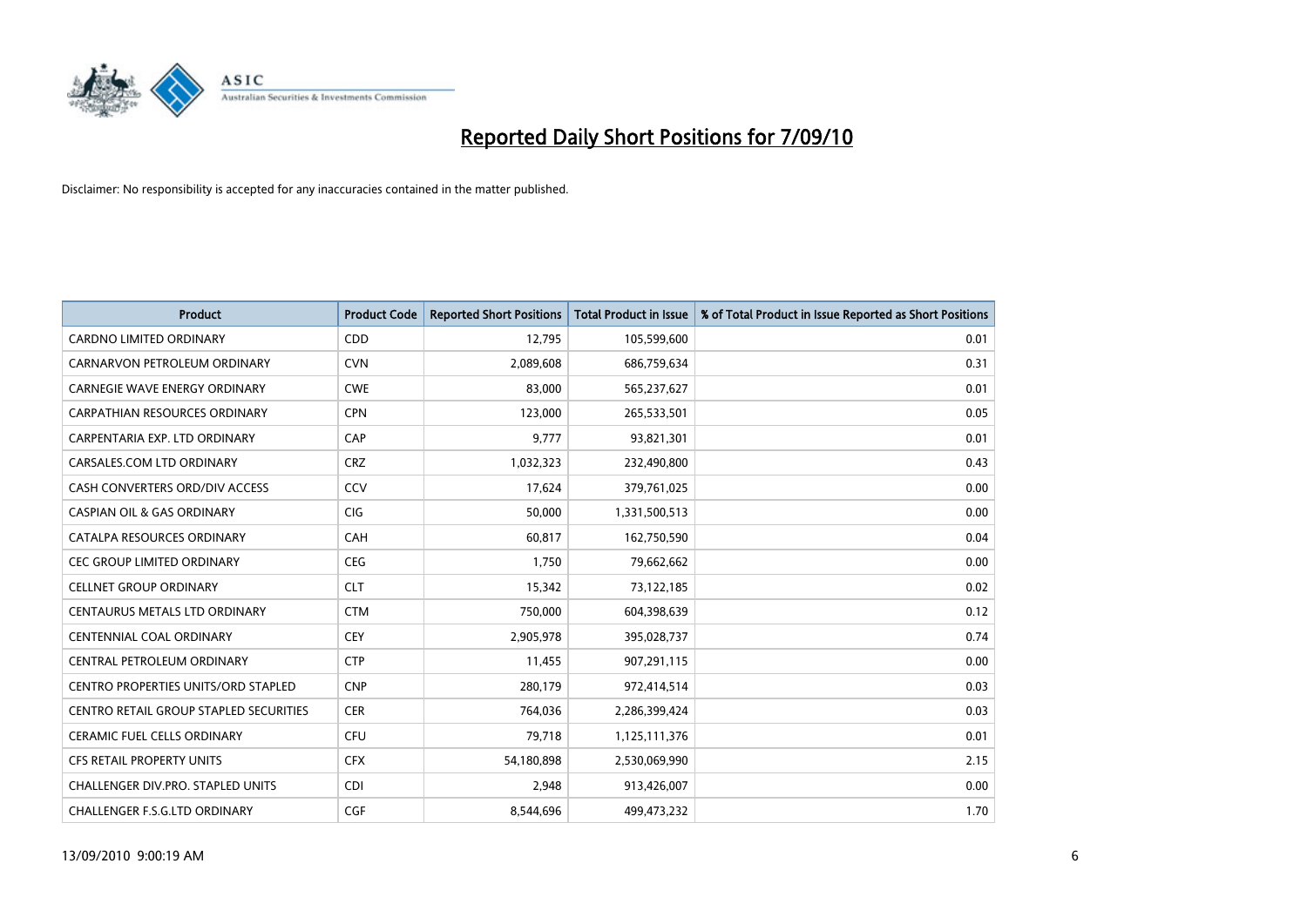

| <b>Product</b>                          | <b>Product Code</b> | <b>Reported Short Positions</b> | <b>Total Product in Issue</b> | % of Total Product in Issue Reported as Short Positions |
|-----------------------------------------|---------------------|---------------------------------|-------------------------------|---------------------------------------------------------|
| <b>CHANDLER MACLEOD LTD ORDINARY</b>    | <b>CMG</b>          | 11,970                          | 421,812,960                   | 0.00                                                    |
| CHARTER HALL GROUP STAPLED US PROHIBIT. | CHC                 | 238,575                         | 1,225,365,088                 | 0.02                                                    |
| CHARTER HALL OFFICE UNIT DEF SET        | COODA               | 257,814                         | 493,313,273                   | 0.05                                                    |
| CHARTER HALL RETAIL UNIT DEF SET        | CORDA               | 614,414                         | 305,808,140                   | 0.20                                                    |
| CHEMGENEX PHARMACEUT ORDINARY           | <b>CXS</b>          | 221,509                         | 283,348,870                   | 0.08                                                    |
| CITADEL RESOURCE GRP ORDINARY           | CGG                 | 2,267,930                       | 2,367,460,116                 | 0.09                                                    |
| CITIGOLD CORP LTD ORDINARY              | <b>CTO</b>          | 1,452,986                       | 928,565,634                   | 0.16                                                    |
| CLINUVEL PHARMACEUT. ORDINARY           | <b>CUV</b>          | 41,277                          | 303,443,665                   | 0.01                                                    |
| <b>CLOUGH LIMITED ORDINARY</b>          | <b>CLO</b>          | 426,903                         | 768,806,269                   | 0.05                                                    |
| <b>COAL &amp; ALLIED ORDINARY</b>       | <b>CNA</b>          | 6,009                           | 86,584,735                    | 0.01                                                    |
| COAL OF AFRICA LTD ORDINARY             | <b>CZA</b>          | 389,736                         | 530,514,663                   | 0.07                                                    |
| COALSPUR MINES LTD ORDINARY             | <b>CPL</b>          | 237,047                         | 363,988,134                   | 0.07                                                    |
| COCA-COLA AMATIL ORDINARY               | <b>CCL</b>          | 3,544,117                       | 754,614,469                   | 0.45                                                    |
| <b>COCHLEAR LIMITED ORDINARY</b>        | <b>COH</b>          | 717,256                         | 56,574,987                    | 1.26                                                    |
| <b>COCKATOO COAL ORDINARY</b>           | <b>COK</b>          | 1,099,162                       | 602,507,380                   | 0.18                                                    |
| <b>COEUR D'ALENE MINES. CDI 1:1</b>     | <b>CXC</b>          | 1.000                           | 4,427,833                     | 0.02                                                    |
| <b>COLLECTION HOUSE ORDINARY</b>        | <b>CLH</b>          | 2,000                           | 97,321,881                    | 0.00                                                    |
| COMMONWEALTH BANK, ORDINARY             | <b>CBA</b>          | 17,564,743                      | 1,548,832,074                 | 1.08                                                    |
| <b>COMMONWEALTH PROP ORDINARY UNITS</b> | <b>CPA</b>          | 20,519,860                      | 2,012,803,230                 | 1.00                                                    |
| <b>COMPASS RESOURCES ORDINARY</b>       | <b>CMR</b>          | 55,528                          | 147,402,920                   | 0.04                                                    |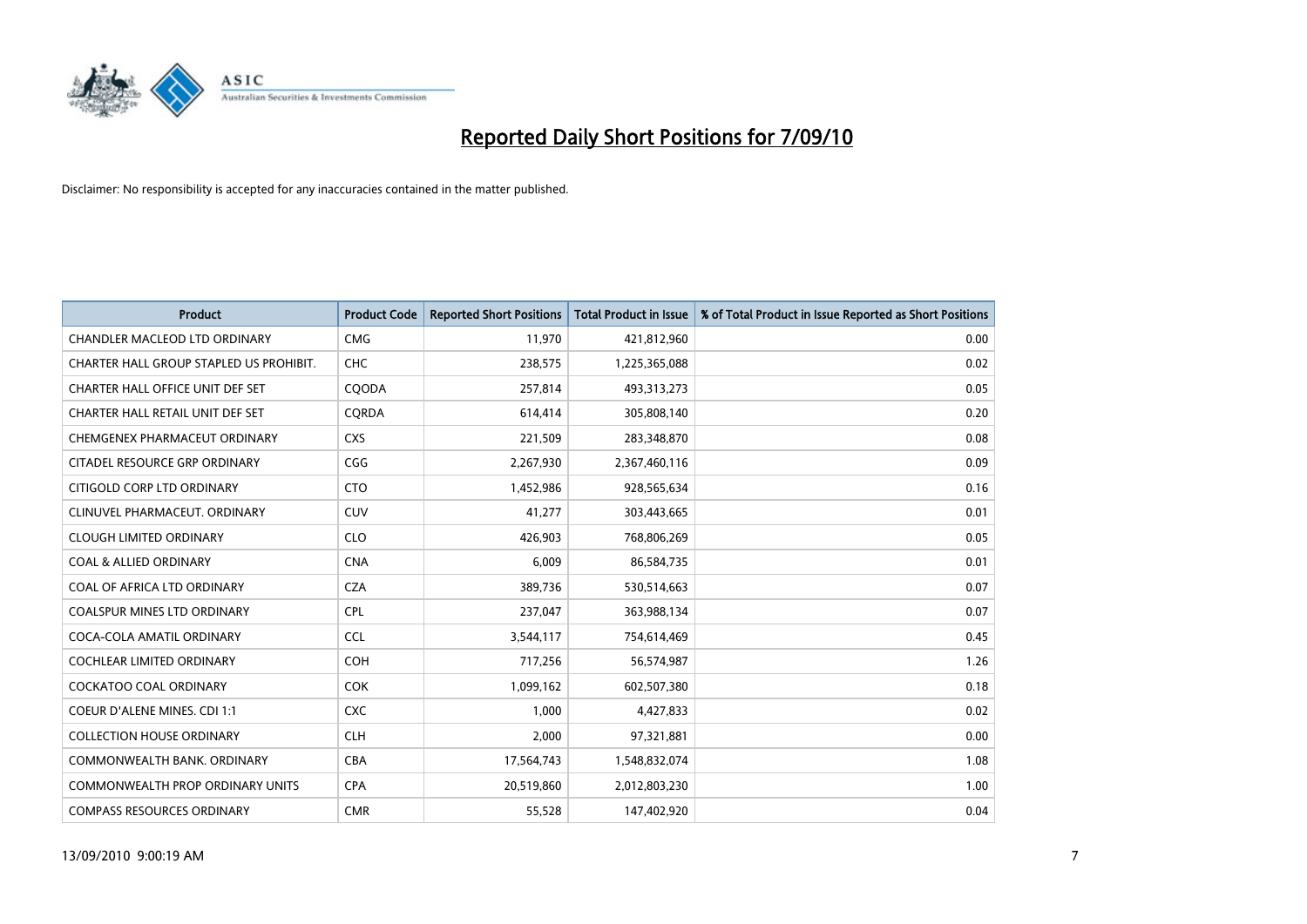

| <b>Product</b>                      | <b>Product Code</b> | <b>Reported Short Positions</b> | <b>Total Product in Issue</b> | % of Total Product in Issue Reported as Short Positions |
|-------------------------------------|---------------------|---------------------------------|-------------------------------|---------------------------------------------------------|
| <b>COMPUTERSHARE LTD ORDINARY</b>   | <b>CPU</b>          | 3,577,907                       | 555,664,059                   | 0.64                                                    |
| <b>CONNECTEAST GROUP STAPLED</b>    | CEU                 | 15,533,318                      | 3,940,145,951                 | 0.39                                                    |
| CONQUEST MINING ORDINARY            | CQT                 | 2,532,528                       | 353,151,103                   | 0.72                                                    |
| CONSOLIDATED MEDIA, ORDINARY        | <b>CMJ</b>          | 3,086,235                       | 596,758,471                   | 0.52                                                    |
| <b>CONTANGO MICROCAP ORDINARY</b>   | <b>CTN</b>          | 7,500                           | 150,088,688                   | 0.00                                                    |
| <b>COOPER ENERGY LTD ORDINARY</b>   | <b>COE</b>          | 54,702                          | 292,576,001                   | 0.02                                                    |
| <b>COPPER STRIKE LTD ORDINARY</b>   | <b>CSE</b>          | 714                             | 116,455,571                   | 0.00                                                    |
| <b>CORPORATE EXPRESS ORDINARY</b>   | <b>CXP</b>          | 148                             | 169,366,966                   | 0.00                                                    |
| COUNT FINANCIAL ORDINARY            | COU                 | 1,382,550                       | 260,258,799                   | 0.53                                                    |
| <b>COVENTRY GROUP ORDINARY</b>      | <b>CYG</b>          | 1,000                           | 39,879,065                    | 0.00                                                    |
| <b>CRANE GROUP LIMITED ORDINARY</b> | <b>CRG</b>          | 3,509,844                       | 78,286,427                    | 4.47                                                    |
| CROMWELL GROUP STAPLED SECURITIES   | <b>CMW</b>          | 109,667                         | 901,468,478                   | 0.01                                                    |
| <b>CROWN LIMITED ORDINARY</b>       | <b>CWN</b>          | 5,042,326                       | 753,555,290                   | 0.64                                                    |
| <b>CSG LIMITED ORDINARY</b>         | CSV                 | 59,213                          | 243,104,695                   | 0.03                                                    |
| <b>CSL LIMITED ORDINARY</b>         | <b>CSL</b>          | 12,915,899                      | 549,869,904                   | 2.32                                                    |
| <b>CSR LIMITED ORDINARY</b>         | <b>CSR</b>          | 4,161,064                       | 1,517,907,314                 | 0.28                                                    |
| <b>CUDECO LIMITED ORDINARY</b>      | CDU                 | 568,969                         | 136,065,740                   | 0.41                                                    |
| <b>CUSTOMERS LIMITED ORDINARY</b>   | <b>CUS</b>          | 147,953                         | 135,521,531                   | 0.11                                                    |
| DART ENERGY LTD ORDINARY            | <b>DTE</b>          | 1,148,544                       | 419,748,184                   | 0.26                                                    |
| DAVID JONES LIMITED ORDINARY        | <b>DJS</b>          | 17,130,950                      | 510,945,759                   | 3.32                                                    |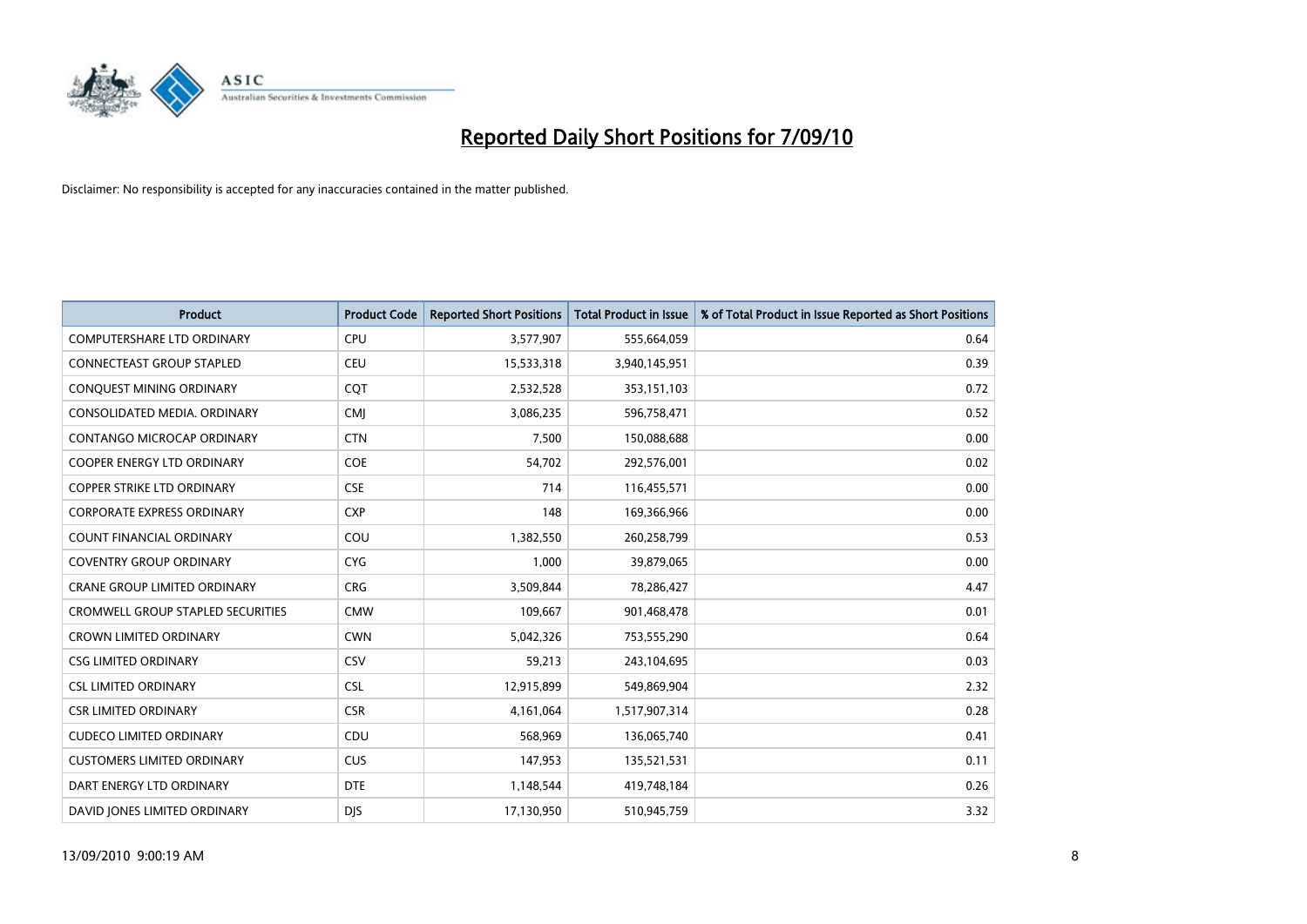

| <b>Product</b>                       | <b>Product Code</b> | <b>Reported Short Positions</b> | <b>Total Product in Issue</b> | % of Total Product in Issue Reported as Short Positions |
|--------------------------------------|---------------------|---------------------------------|-------------------------------|---------------------------------------------------------|
| <b>DECMIL GROUP LIMITED ORDINARY</b> | <b>DCG</b>          | 17,397                          | 123,754,568                   | 0.01                                                    |
| DEEP YELLOW LIMITED ORDINARY         | <b>DYL</b>          | 1,442,274                       | 1,125,814,458                 | 0.13                                                    |
| DEVINE LIMITED ORDINARY              | <b>DVN</b>          | 1,000                           | 634,918,223                   | 0.00                                                    |
| DEXUS PROPERTY GROUP STAPLED UNITS   | <b>DXS</b>          | 14,105,987                      | 4,839,024,176                 | 0.29                                                    |
| DOMINION MINING ORDINARY             | <b>DOM</b>          | 331,477                         | 103,327,059                   | 0.32                                                    |
| DOMINO PIZZA ENTERPR ORDINARY        | <b>DMP</b>          | $\overline{2}$                  | 68,407,674                    | 0.00                                                    |
| DOWNER EDI LIMITED ORDINARY          | <b>DOW</b>          | 2,112,624                       | 338,466,351                   | 0.61                                                    |
| DUET GROUP STAPLED US PROHIBIT.      | <b>DUE</b>          | 368,071                         | 887,304,690                   | 0.04                                                    |
| DULUXGROUP LIMITED ORDINARY          | <b>DLX</b>          | 103,123                         | 366,945,710                   | 0.02                                                    |
| <b>EASTERN STAR GAS ORDINARY</b>     | <b>ESG</b>          | 4,559,006                       | 991,272,041                   | 0.45                                                    |
| EDT RETAIL TRUST UNITS               | <b>EDT</b>          | 99,457                          | 4,700,290,868                 | 0.00                                                    |
| <b>ELDERS LIMITED ORDINARY</b>       | <b>ELD</b>          | 15,373,719                      | 448,598,480                   | 3.42                                                    |
| ELDORADO GOLD CORP CDI 1:1           | EAU                 | 82,524                          | 22,388,646                    | 0.37                                                    |
| ELIXIR PETROLEUM LTD ORDINARY        | <b>EXR</b>          | 324,400                         | 188,988,472                   | 0.17                                                    |
| <b>EMECO HOLDINGS ORDINARY</b>       | EHL                 | 1,272,353                       | 631,237,586                   | 0.20                                                    |
| ENERGY RESOURCES ORDINARY 'A'        | ERA                 | 397,127                         | 190,737,934                   | 0.20                                                    |
| <b>ENERGY WORLD CORPOR, ORDINARY</b> | <b>EWC</b>          | 6,723,638                       | 1,561,166,672                 | 0.42                                                    |
| <b>ENTEK ENERGY LTD ORDINARY</b>     | <b>ETE</b>          | 489,903                         | 225, 192, 535                 | 0.22                                                    |
| <b>ENTELLECT SOLUTIONS ORDINARY</b>  | <b>ESN</b>          | 464.050                         | 1,740,334,200                 | 0.03                                                    |
| <b>ENVESTRA LIMITED ORDINARY</b>     | <b>ENV</b>          | 1.469.779                       | 1,386,827,962                 | 0.10                                                    |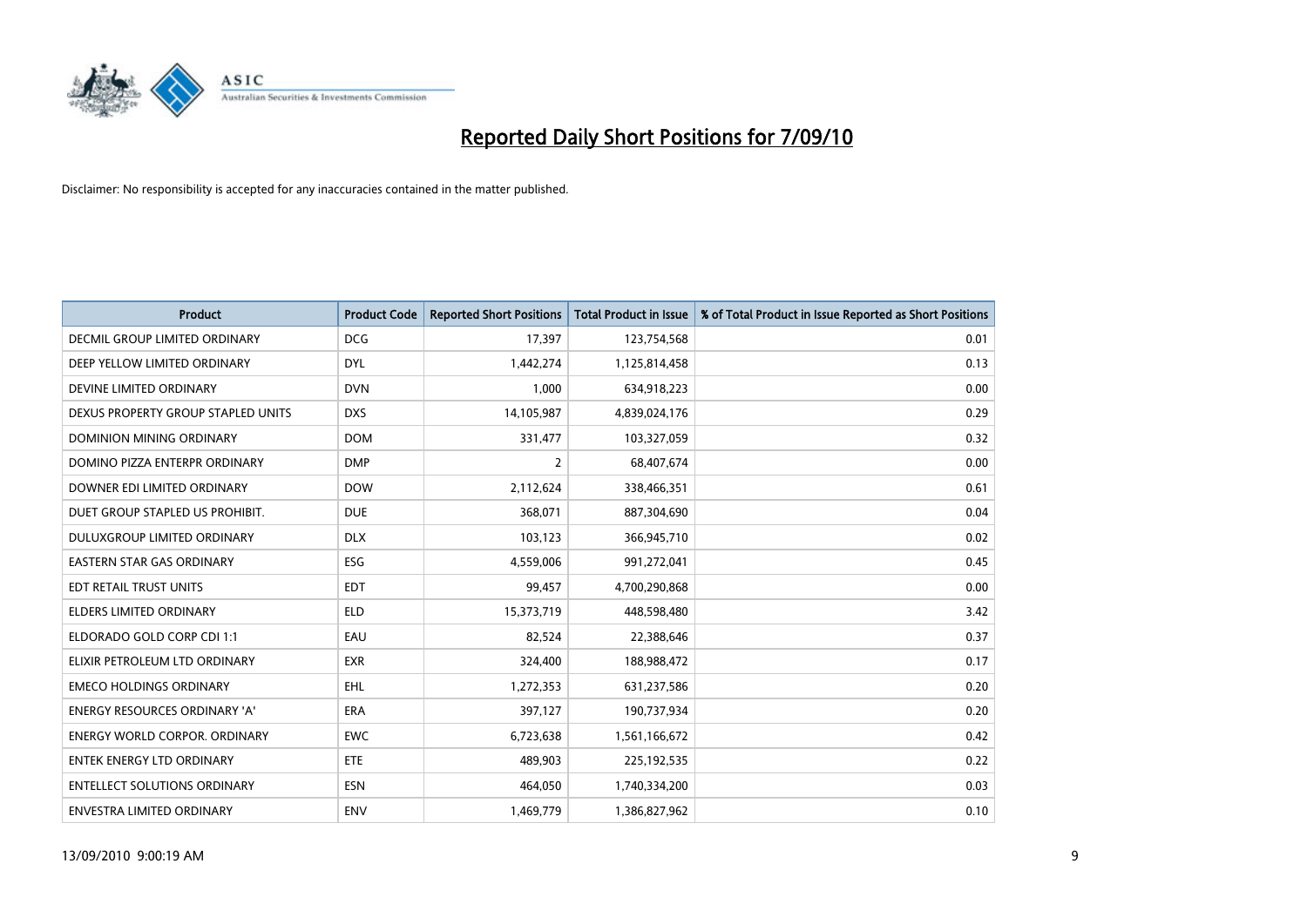

| <b>Product</b>                            | <b>Product Code</b> | <b>Reported Short Positions</b> | <b>Total Product in Issue</b> | % of Total Product in Issue Reported as Short Positions |
|-------------------------------------------|---------------------|---------------------------------|-------------------------------|---------------------------------------------------------|
| EQUINOX MINERALS LTD CHESS DEPOSITARY INT | EON                 | 6,548,370                       | 707,818,211                   | 0.91                                                    |
| EVEREST FINANCIAL ORDINARY                | <b>EFG</b>          | 4,300                           | 251,442,316                   | 0.00                                                    |
| EXTRACT RESOURCES ORDINARY                | <b>EXT</b>          | 1,008,894                       | 243,302,298                   | 0.40                                                    |
| FAIRFAX MEDIA LTD ORDINARY                | <b>FXI</b>          | 273,640,654                     | 2,351,955,725                 | 11.62                                                   |
| <b>FANTASTIC HOLDINGS ORDINARY</b>        | <b>FAN</b>          | 4,817                           | 102,669,351                   | 0.00                                                    |
| FERRAUS LIMITED ORDINARY                  | <b>FRS</b>          | 14,208                          | 202,695,137                   | 0.01                                                    |
| FISHER & PAYKEL APP. ORDINARY             | <b>FPA</b>          | 9,634,552                       | 724,235,162                   | 1.32                                                    |
| FISHER & PAYKEL H. ORDINARY               | <b>FPH</b>          | 1,849,966                       | 517,418,502                   | 0.36                                                    |
| FKP PROPERTY GROUP STAPLED SECURITIES     | <b>FKP</b>          | 5,594,724                       | 1,166,821,398                 | 0.47                                                    |
| FLEETWOOD CORP ORDINARY                   | <b>FWD</b>          | 94,425                          | 56,669,099                    | 0.16                                                    |
| FLETCHER BUILDING ORDINARY                | <b>FBU</b>          | 449,516                         | 611,250,393                   | 0.07                                                    |
| FLEXIGROUP LIMITED ORDINARY               | <b>FXL</b>          | 70.833                          | 270,818,164                   | 0.03                                                    |
| <b>FLIGHT CENTRE ORDINARY</b>             | <b>FLT</b>          | 2,554,560                       | 99,784,513                    | 2.56                                                    |
| FLINDERS MINES LTD ORDINARY               | <b>FMS</b>          | 20,659,883                      | 1,820,149,571                 | 1.14                                                    |
| <b>FORGE GROUP LIMITED ORDINARY</b>       | <b>FGE</b>          | 1,200                           | 78,789,014                    | 0.00                                                    |
| FORTE ENERGY NL ORDINARY                  | <b>FTE</b>          | 2,658,986                       | 580,658,031                   | 0.46                                                    |
| FORTESCUE METALS GRP ORDINARY             | <b>FMG</b>          | 30,473,800                      | 3,107,448,900                 | 0.96                                                    |
| <b>FOSTER'S GROUP ORDINARY</b>            | FGL                 | 7,597,599                       | 1,930,446,283                 | 0.38                                                    |
| FTD CORPORATION ORDINARY                  | <b>FTD</b>          | 8,088                           | 100,421,069                   | 0.01                                                    |
| <b>FUNTASTIC LIMITED ORDINARY</b>         | <b>FUN</b>          | 322,528                         | 340,997,682                   | 0.09                                                    |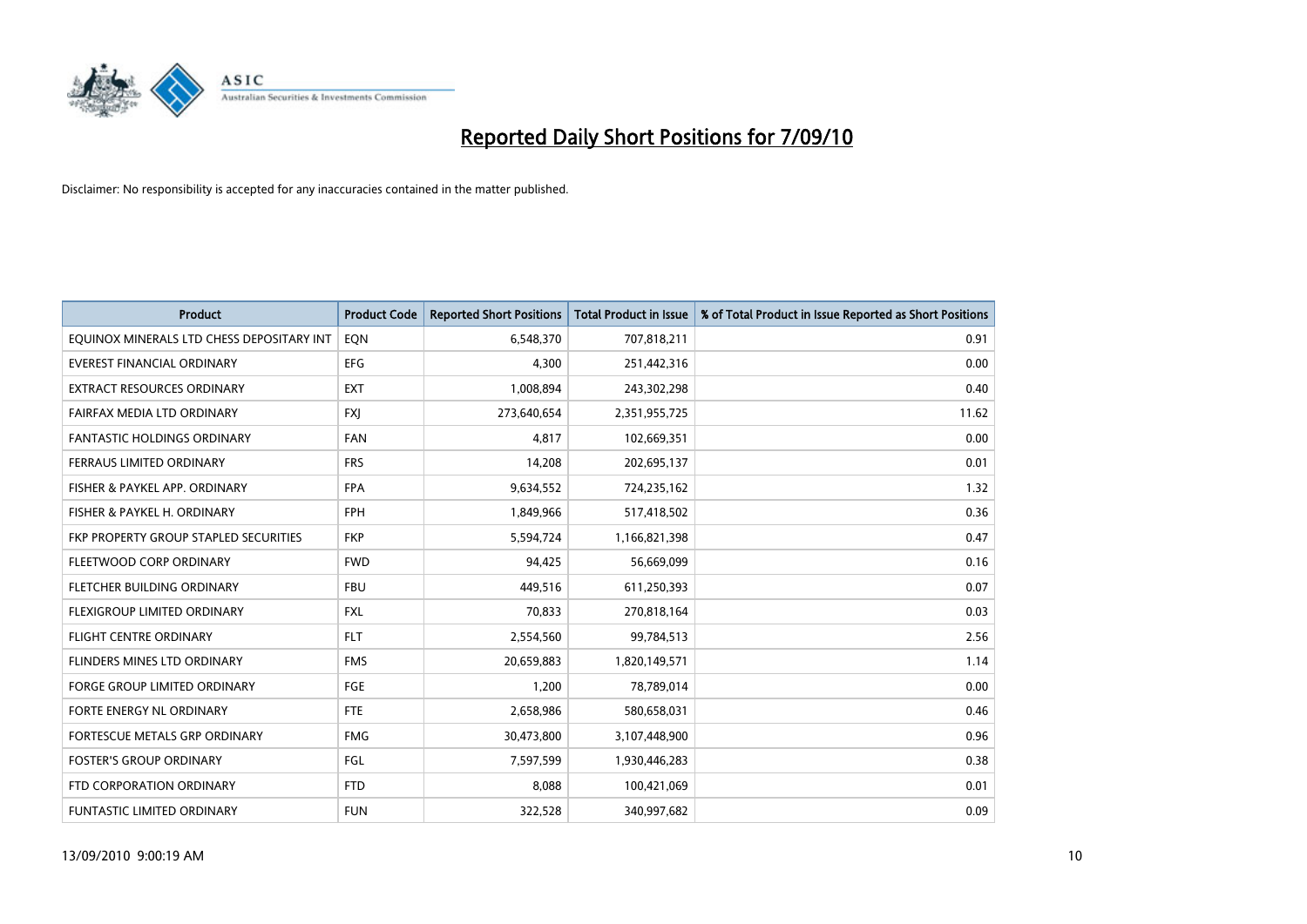

| <b>Product</b>                                   | <b>Product Code</b> | <b>Reported Short Positions</b> | Total Product in Issue | % of Total Product in Issue Reported as Short Positions |
|--------------------------------------------------|---------------------|---------------------------------|------------------------|---------------------------------------------------------|
| <b>G.U.D. HOLDINGS ORDINARY</b>                  | <b>GUD</b>          | 154,079                         | 67,703,709             | 0.23                                                    |
| <b>GEODYNAMICS LIMITED ORDINARY</b>              | GDY                 | 140,508                         | 292,840,219            | 0.05                                                    |
| <b>GINDALBIE METALS LTD ORDINARY</b>             | <b>GBG</b>          | 9,412,190                       | 849,478,099            | 1.10                                                    |
| <b>GIRALIA RESOURCES NL ORDINARY</b>             | <b>GIR</b>          | 315,032                         | 178,360,170            | 0.17                                                    |
| <b>GLOBAL MINING ORDINARY</b>                    | <b>GMI</b>          | 8,951                           | 194,070,347            | 0.00                                                    |
| <b>GLOUCESTER COAL ORDINARY</b>                  | GCL                 | 268,518                         | 81,962,133             | 0.33                                                    |
| <b>GME RESOURCES LTD ORDINARY</b>                | <b>GME</b>          | 800                             | 302,352,750            | 0.00                                                    |
| <b>GOLDEN GATE PETROL ORDINARY</b>               | GGP                 | 11,538                          | 975,826,623            | 0.00                                                    |
| <b>GOLDEN WEST RESOURCE ORDINARY</b>             | <b>GWR</b>          | 1,617                           | 164,606,127            | 0.00                                                    |
| <b>GOODMAN FIELDER, ORDINARY</b>                 | <b>GFF</b>          | 10,927,549                      | 1,380,386,438          | 0.82                                                    |
| <b>GOODMAN GROUP STAPLED US PROHIBIT.</b>        | <b>GMG</b>          | 4,586,682                       | 6,369,751,394          | 0.07                                                    |
| <b>GPT GROUP STAPLED SEC.</b>                    | <b>GPT</b>          | 14,461,997                      | 1,855,529,431          | 0.77                                                    |
| <b>GRAINCORP LIMITED A CLASS ORDINARY</b>        | <b>GNC</b>          | 965.467                         | 198,318,900            | 0.49                                                    |
| <b>GRANGE RESOURCES, ORDINARY</b>                | <b>GRR</b>          | 1,478,000                       | 1,152,077,403          | 0.13                                                    |
| <b>GREENLAND MIN EN LTD ORDINARY</b>             | GGG                 | 14,000                          | 249,905,308            | 0.01                                                    |
| <b>GRYPHON MINERALS LTD ORDINARY</b>             | GRY                 | 9.904                           | 248,225,371            | 0.00                                                    |
| <b>GUINNESS PEAT GROUP. CHESS DEPOSITARY INT</b> | GPG                 | 55                              | 294,780,387            | 0.00                                                    |
| <b>GUNNS LIMITED ORDINARY</b>                    | <b>GNS</b>          | 13,495,304                      | 806,734,892            | 1.68                                                    |
| <b>GWA INTERNATIONAL ORDINARY</b>                | <b>GWT</b>          | 3,729,053                       | 301,102,514            | 1.24                                                    |
| <b>HARVEY NORMAN ORDINARY</b>                    | <b>HVN</b>          | 31.060.376                      | 1,062,316,784          | 2.91                                                    |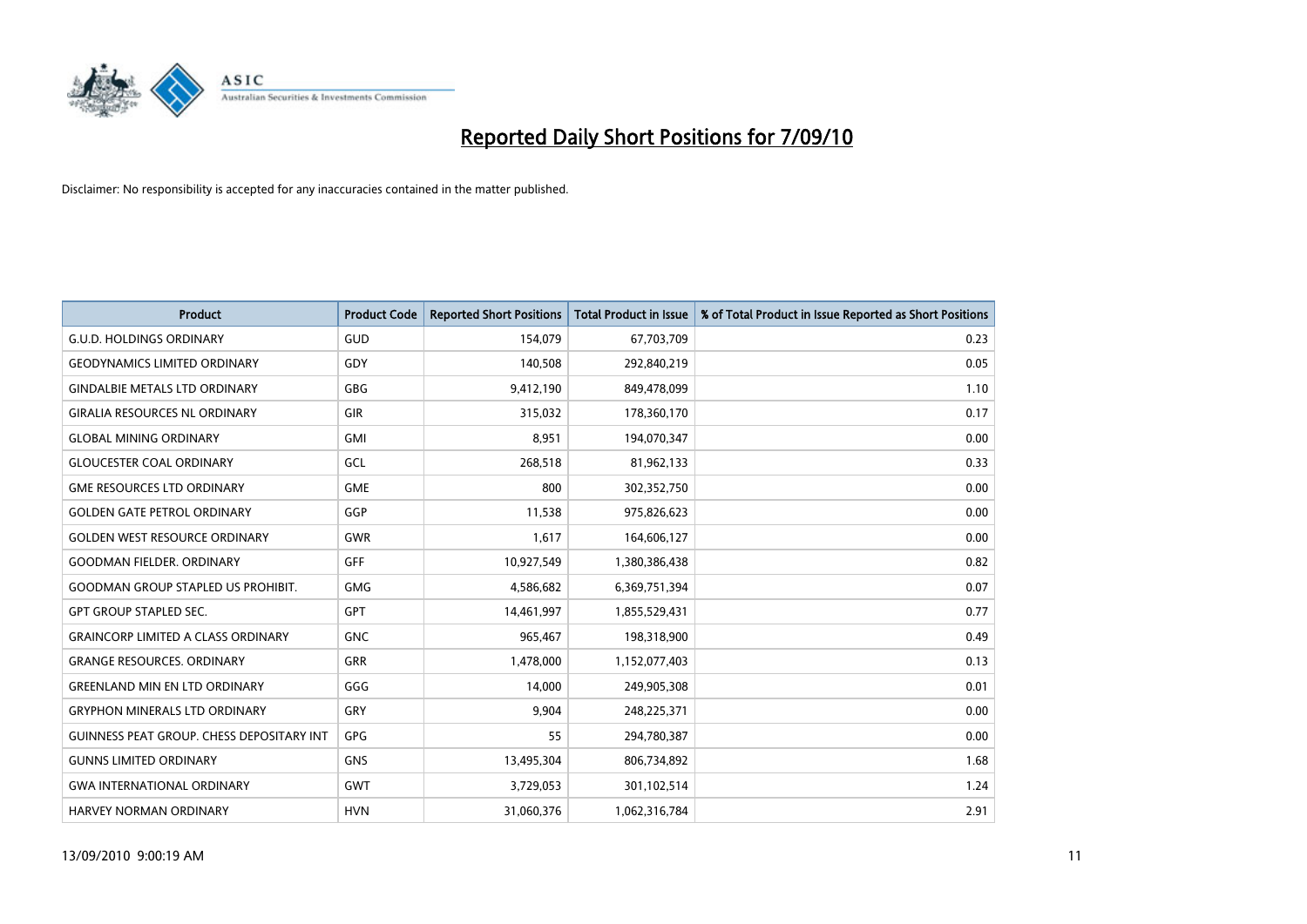

| <b>Product</b>                        | <b>Product Code</b> | <b>Reported Short Positions</b> | <b>Total Product in Issue</b> | % of Total Product in Issue Reported as Short Positions |
|---------------------------------------|---------------------|---------------------------------|-------------------------------|---------------------------------------------------------|
| HASTIE GROUP LIMITED ORDINARY         | <b>HST</b>          | 69,855                          | 239,716,924                   | 0.03                                                    |
| HASTINGS DIVERSIFIED STAPLED SECURITY | <b>HDF</b>          | 140,598                         | 513,336,482                   | 0.02                                                    |
| <b>HEALTHSCOPE LIMITED ORDINARY</b>   | <b>HSP</b>          | 1,128,592                       | 317,335,186                   | 0.37                                                    |
| HEARTWARE INT INC CDI 35:1            | <b>HIN</b>          | 272,008                         | 72,583,000                    | 0.37                                                    |
| <b>HENDERSON GROUP CDI 1:1</b>        | <b>HGG</b>          | 7,225,833                       | 566,751,863                   | 1.28                                                    |
| HFA HOLDINGS LIMITED ORDINARY         | <b>HFA</b>          | 1,820,937                       | 469,330,170                   | 0.38                                                    |
| <b>HIGHLANDS PACIFIC ORDINARY</b>     | <b>HIG</b>          | 2,382,826                       | 683,062,148                   | 0.35                                                    |
| HILLGROVE RES LTD ORDINARY            | <b>HGO</b>          | 5,000                           | 482,618,890                   | 0.00                                                    |
| HILLS INDUSTRIES LTD ORDINARY         | HIL                 | 2,078,528                       | 248,219,660                   | 0.83                                                    |
| HORIZON OIL LIMITED ORDINARY          | <b>HZN</b>          | 2,342,438                       | 1,128,811,515                 | 0.20                                                    |
| HUNNU COAL LIMITED ORDINARY           | <b>HUN</b>          | 491                             | 109,600,002                   | 0.00                                                    |
| <b>ICON ENERGY LIMITED ORDINARY</b>   | <b>ICN</b>          | 854,010                         | 439,801,394                   | 0.20                                                    |
| <b>IINET LIMITED ORDINARY</b>         | <b>IIN</b>          | 1,051,360                       | 151,923,119                   | 0.69                                                    |
| <b>ILUKA RESOURCES ORDINARY</b>       | ILU                 | 7,345,773                       | 418,700,517                   | 1.76                                                    |
| IMF (AUSTRALIA) LTD ORDINARY          | <b>IMF</b>          | 335,697                         | 122,496,819                   | 0.27                                                    |
| IMX RESOURCES LTD ORDINARY            | <b>IXR</b>          | 20,000                          | 260,252,803                   | 0.01                                                    |
| <b>INCITEC PIVOT ORDINARY</b>         | <b>IPL</b>          | 6,228,536                       | 1,628,730,107                 | 0.37                                                    |
| <b>INDAGO RESOURCES LTD ORDINARY</b>  | IDG                 | 8,179                           | 90,225,242                    | 0.01                                                    |
| <b>INDEPENDENCE GROUP ORDINARY</b>    | <b>IGO</b>          | 105,016                         | 113,813,539                   | 0.09                                                    |
| <b>INDOPHIL RESOURCES ORDINARY</b>    | <b>IRN</b>          | 332.329                         | 423.428.803                   | 0.07                                                    |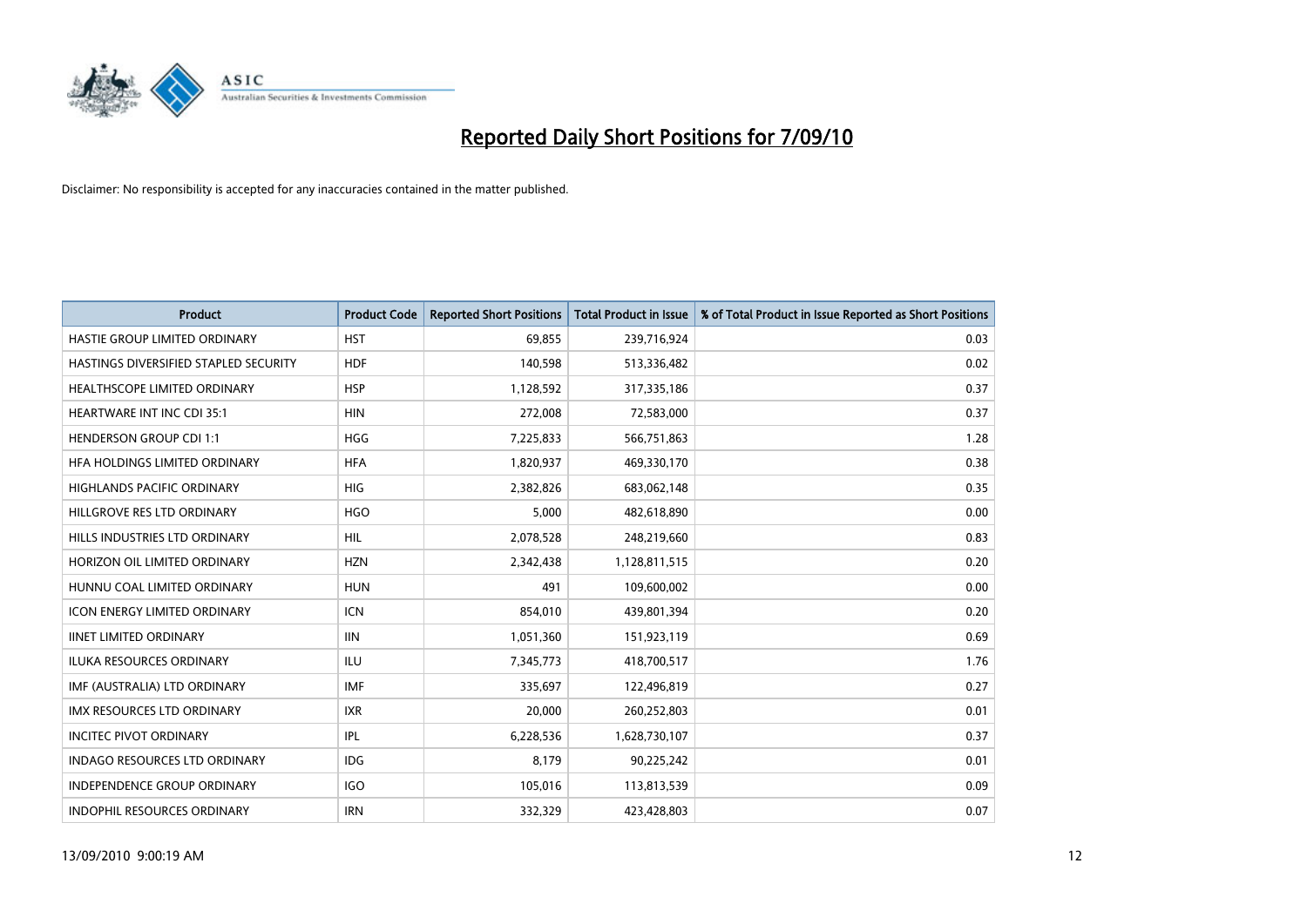

| <b>Product</b>                                  | <b>Product Code</b> | <b>Reported Short Positions</b> | Total Product in Issue | % of Total Product in Issue Reported as Short Positions |
|-------------------------------------------------|---------------------|---------------------------------|------------------------|---------------------------------------------------------|
| <b>INDUSTREA LIMITED ORDINARY</b>               | IDL                 | 1,126,643                       | 956,668,877            | 0.11                                                    |
| INFIGEN ENERGY STAPLED SECURITIES               | <b>IFN</b>          | 6,616,078                       | 760,374,428            | 0.86                                                    |
| ING INDUSTRIAL FUND UNITS                       | <b>IIF</b>          | 5,455,546                       | 2,592,249,647          | 0.21                                                    |
| ING OFFICE FUND STAPLED SECURITIES              | <b>IOF</b>          | 1,671,376                       | 2,729,071,212          | 0.06                                                    |
| ING RE COM GROUP STAPLED SECURITIES             | <b>ILF</b>          | 9,075                           | 441,029,194            | 0.00                                                    |
| <b>INSURANCE AUSTRALIA ORDINARY</b>             | IAG                 | 2,036,548                       | 2,078,994,021          | 0.10                                                    |
| INTEGRA MINING LTD, ORDINARY                    | <b>IGR</b>          | 1,579,787                       | 755,792,394            | 0.20                                                    |
| <b>INTOLL GROUP STAPLED SECURITIES</b>          | <b>ITO</b>          | 20,674,067                      | 2,261,732,048          | 0.91                                                    |
| <b>INTREPID MINES ORDINARY</b>                  | IAU                 | 270,770                         | 430,497,013            | 0.06                                                    |
| <b>INVOCARE LIMITED ORDINARY</b>                | <b>IVC</b>          | 945,116                         | 102,069,091            | 0.93                                                    |
| <b>ION LIMITED ORDINARY</b>                     | <b>ION</b>          | 164,453                         | 256,365,105            | 0.06                                                    |
| <b>IOOF HOLDINGS LTD ORDINARY</b>               | IFL.                | 2,523,138                       | 229,794,395            | 1.09                                                    |
| <b>IRESS MARKET TECH. ORDINARY</b>              | <b>IRE</b>          | 1,916,436                       | 126,018,142            | 1.52                                                    |
| <b>IRON ORE HOLDINGS ORDINARY</b>               | <b>IOH</b>          | 14,525                          | 135,381,616            | 0.01                                                    |
| <b>ISHARES MSCI EAFE CDI 1:1</b>                | <b>IVE</b>          | 78,119                          | 590,400,000            | 0.01                                                    |
| ISHARES MSCI EM MKTS CDI 1:1                    | <b>IEM</b>          | 32,748                          | 425,700,000            | 0.01                                                    |
| <b>ISOFT GROUP LIMITED ORDINARY</b>             | <b>ISF</b>          | 19,143,735                      | 1,066,683,511          | 1.81                                                    |
| IVANHOE AUSTRALIA ORDINARY                      | <b>IVA</b>          |                                 | 407,725,785            | 0.00                                                    |
| <b>JABIRU METALS LTD ORDINARY</b>               | <b>IML</b>          | 471,704                         | 552,619,180            | 0.08                                                    |
| <b>IAMES HARDIE INDUST CHESS DEPOSITARY INT</b> | <b>IHX</b>          | 11,181,699                      | 435,438,790            | 2.58                                                    |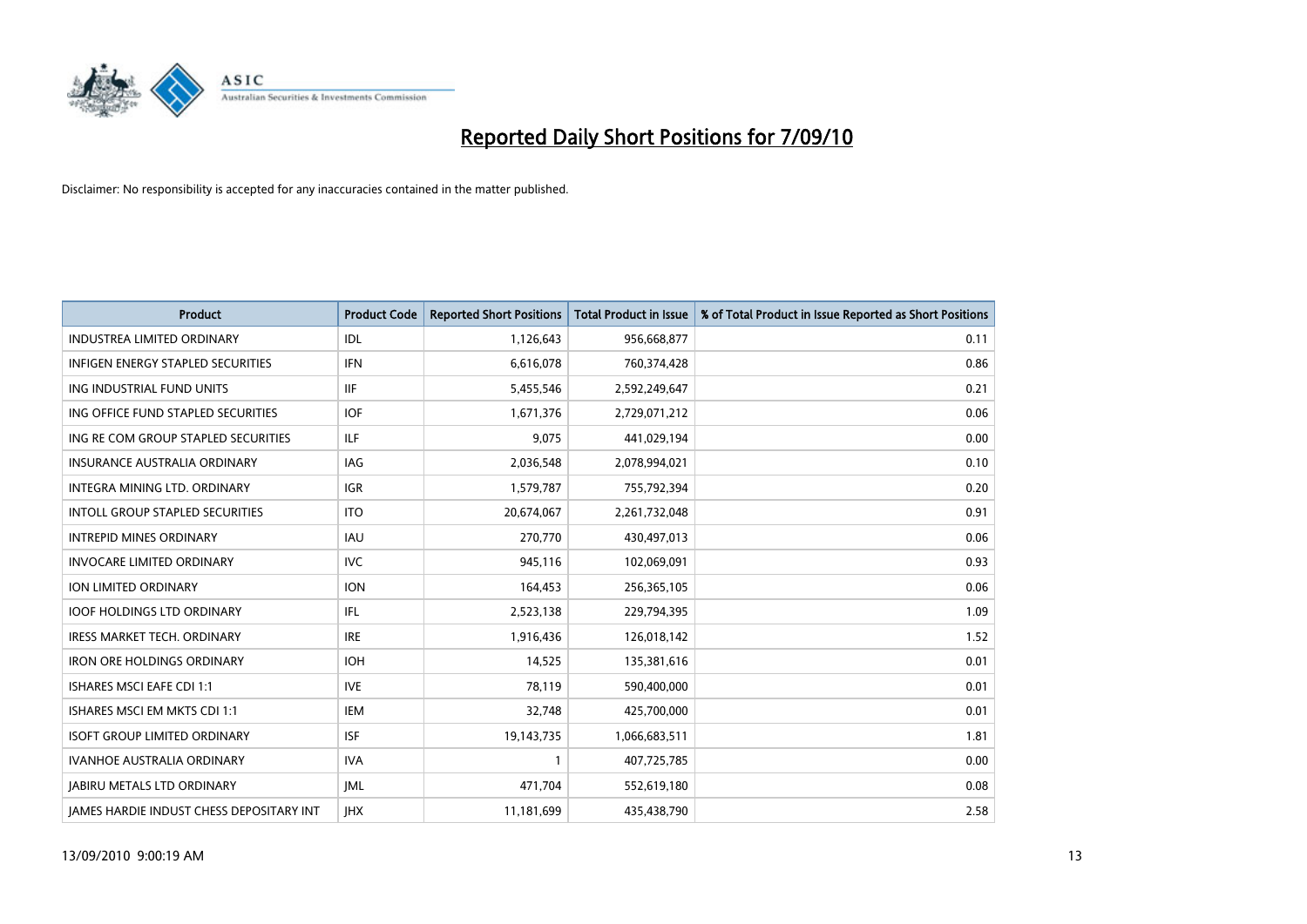

| <b>Product</b>                        | <b>Product Code</b> | <b>Reported Short Positions</b> | <b>Total Product in Issue</b> | % of Total Product in Issue Reported as Short Positions |
|---------------------------------------|---------------------|---------------------------------|-------------------------------|---------------------------------------------------------|
| <b>JAMESON RESOURCES ORDINARY</b>     | JAL                 | 1,600,000                       | 63,885,910                    | 2.50                                                    |
| <b>IB HI-FI LIMITED ORDINARY</b>      | <b>JBH</b>          | 5,879,864                       | 109,112,279                   | 5.38                                                    |
| K & S CORPORATION ORDINARY            | <b>KSC</b>          | 9,288                           | 73,542,501                    | 0.01                                                    |
| KAGARA LTD ORDINARY                   | KZL                 | 4,921,681                       | 707,789,717                   | 0.70                                                    |
| KAROON GAS AUSTRALIA ORDINARY         | <b>KAR</b>          | 434,077                         | 177,546,198                   | 0.23                                                    |
| KATHMANDU HOLD LTD ORDINARY           | <b>KMD</b>          | 1,317,042                       | 200,000,000                   | 0.65                                                    |
| <b>KEYBRIDGE CAPITAL ORDINARY</b>     | <b>KBC</b>          | 5,999                           | 172,070,564                   | 0.00                                                    |
| KIMBERLEY METALS LTD ORDINARY         | <b>KBL</b>          | 2,609                           | 94,490,816                    | 0.00                                                    |
| KINGSGATE CONSOLID. ORDINARY          | <b>KCN</b>          | 327,476                         | 100,734,116                   | 0.32                                                    |
| <b>KRESTA HOLDINGS ORDINARY</b>       | <b>KRS</b>          | 1,000                           | 144,158,518                   | 0.00                                                    |
| LEIGHTON HOLDINGS ORDINARY            | LEI                 | 2,471,698                       | 300,747,299                   | 0.80                                                    |
| LEND LEASE GROUP UNIT/ORD STAPLED     | LLC                 | 493,729                         | 565,558,754                   | 0.09                                                    |
| LIHIR GOLD LIMITED. ORDINARY          | LGL                 | 563,687                         | 2,368,729,935                 | 0.02                                                    |
| LINC ENERGY LTD ORDINARY              | <b>LNC</b>          | 1,687,200                       | 495,788,572                   | 0.35                                                    |
| LYNAS CORPORATION ORDINARY            | <b>LYC</b>          | 13,915,646                      | 1,656,249,093                 | 0.82                                                    |
| MAC SERVICES (THE) ORDINARY           | <b>MSL</b>          | 32,700                          | 165,966,692                   | 0.02                                                    |
| MACARTHUR COAL ORDINARY               | <b>MCC</b>          | 1,101,845                       | 292,483,075                   | 0.38                                                    |
| <b>MACMAHON HOLDINGS ORDINARY</b>     | <b>MAH</b>          | 8,777,996                       | 733,711,705                   | 1.20                                                    |
| MACO ATLAS ROADS GRP ORDINARY STAPLED | <b>MOA</b>          | 1,811,090                       | 452,345,907                   | 0.41                                                    |
| MACQUARIE GROUP LTD ORDINARY          | MQG                 | 5,777,317                       | 345,601,301                   | 1.65                                                    |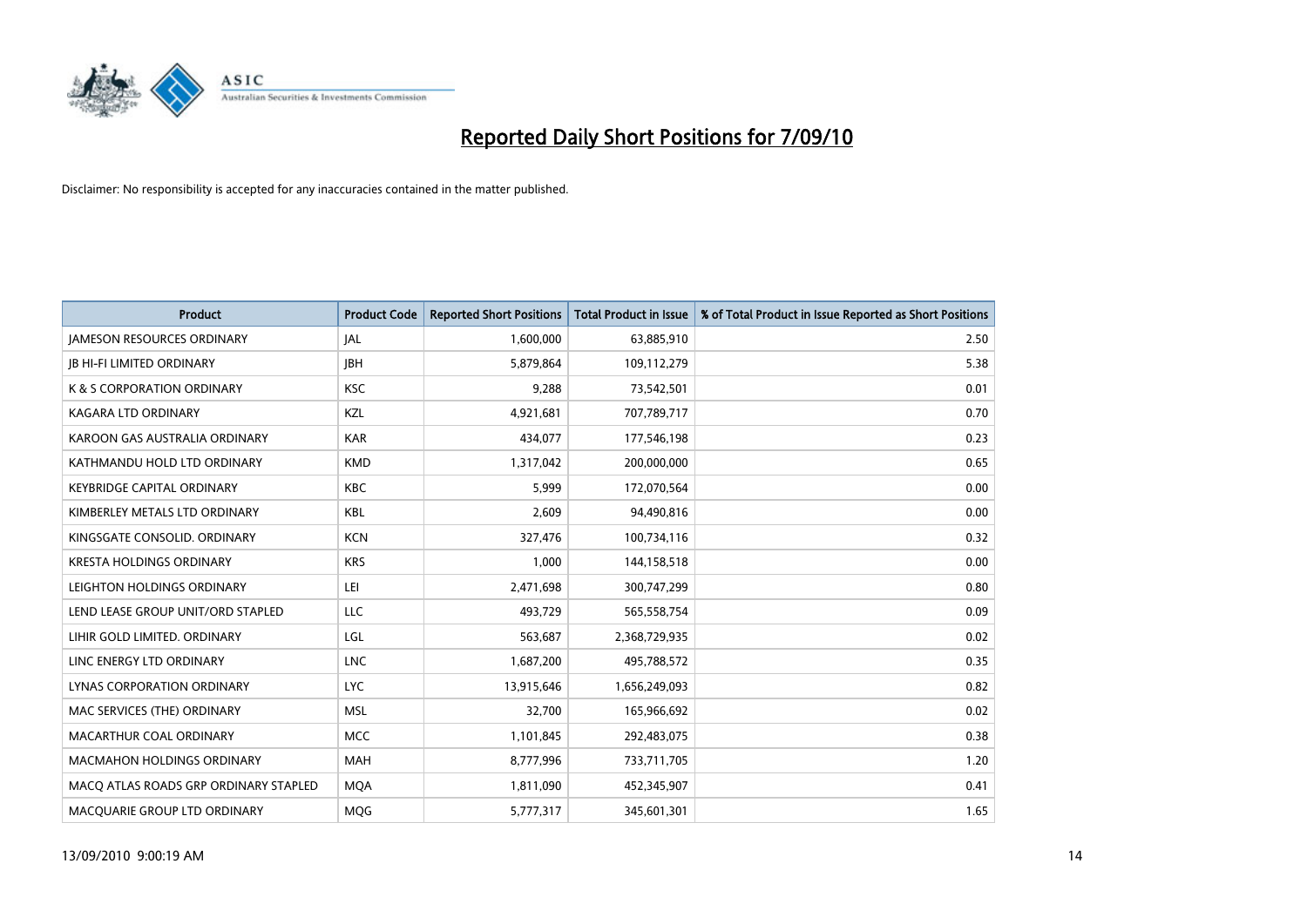

| <b>Product</b>                  | <b>Product Code</b> | <b>Reported Short Positions</b> | <b>Total Product in Issue</b> | % of Total Product in Issue Reported as Short Positions |
|---------------------------------|---------------------|---------------------------------|-------------------------------|---------------------------------------------------------|
| MANACCOM CORP LTD ORDINARY      | <b>MNL</b>          | 37.200                          | 39,453,468                    | 0.09                                                    |
| MANTRA RESOURCES ORDINARY       | <b>MRU</b>          | 5,639                           | 130,229,188                   | 0.00                                                    |
| MAP GROUP STAPLED US PROHIBIT.  | <b>MAP</b>          | 2,767,643                       | 1,861,210,782                 | 0.14                                                    |
| MCMILLAN SHAKESPEARE ORDINARY   | <b>MMS</b>          | 175,000                         | 67,677,977                    | 0.26                                                    |
| <b>MCPHERSON'S LTD ORDINARY</b> | <b>MCP</b>          | 5,282                           | 71,651,758                    | 0.01                                                    |
| MEDUSA MINING LTD ORDINARY      | <b>MML</b>          | 43,319                          | 187,584,911                   | 0.02                                                    |
| MELBOURNE IT LIMITED ORDINARY   | <b>MLB</b>          | 152,308                         | 79,572,767                    | 0.19                                                    |
| MEO AUSTRALIA LTD ORDINARY      | <b>MEO</b>          | 434,370                         | 477,220,955                   | 0.09                                                    |
| <b>MERMAID MARINE ORDINARY</b>  | <b>MRM</b>          | 200,747                         | 186,884,825                   | 0.11                                                    |
| METALS X LIMITED ORDINARY       | <b>MLX</b>          | 326,940                         | 1,365,661,782                 | 0.03                                                    |
| METCASH LIMITED ORDINARY        | <b>MTS</b>          | 16,735,267                      | 767,055,221                   | 2.17                                                    |
| METGASCO LIMITED ORDINARY       | <b>MEL</b>          | 235,435                         | 250,803,468                   | 0.09                                                    |
| MICLYN EXP OFFSHR ORDINARY      | <b>MIO</b>          | 214,807                         | 271,700,000                   | 0.08                                                    |
| MINARA RESOURCES ORDINARY       | <b>MRE</b>          | 3,708,587                       | 1,167,783,517                 | 0.31                                                    |
| MINCOR RESOURCES NL ORDINARY    | <b>MCR</b>          | 996,038                         | 200,608,804                   | 0.50                                                    |
| MINERAL DEPOSITS ORDINARY       | <b>MDL</b>          | 919,028                         | 606,441,673                   | 0.15                                                    |
| MINERAL RESOURCES. ORDINARY     | <b>MIN</b>          | 153,344                         | 167, 373, 814                 | 0.09                                                    |
| MIRABELA NICKEL LTD ORDINARY    | <b>MBN</b>          | 8,380,539                       | 367, 162, 725                 | 2.29                                                    |
| MIRVAC GROUP STAPLED SECURITIES | <b>MGR</b>          | 5,702,588                       | 3,415,819,357                 | 0.15                                                    |
| MITCHELL COMMUNITCA. ORDINARY   | <b>MCU</b>          | 16,057                          | 301,761,208                   | 0.01                                                    |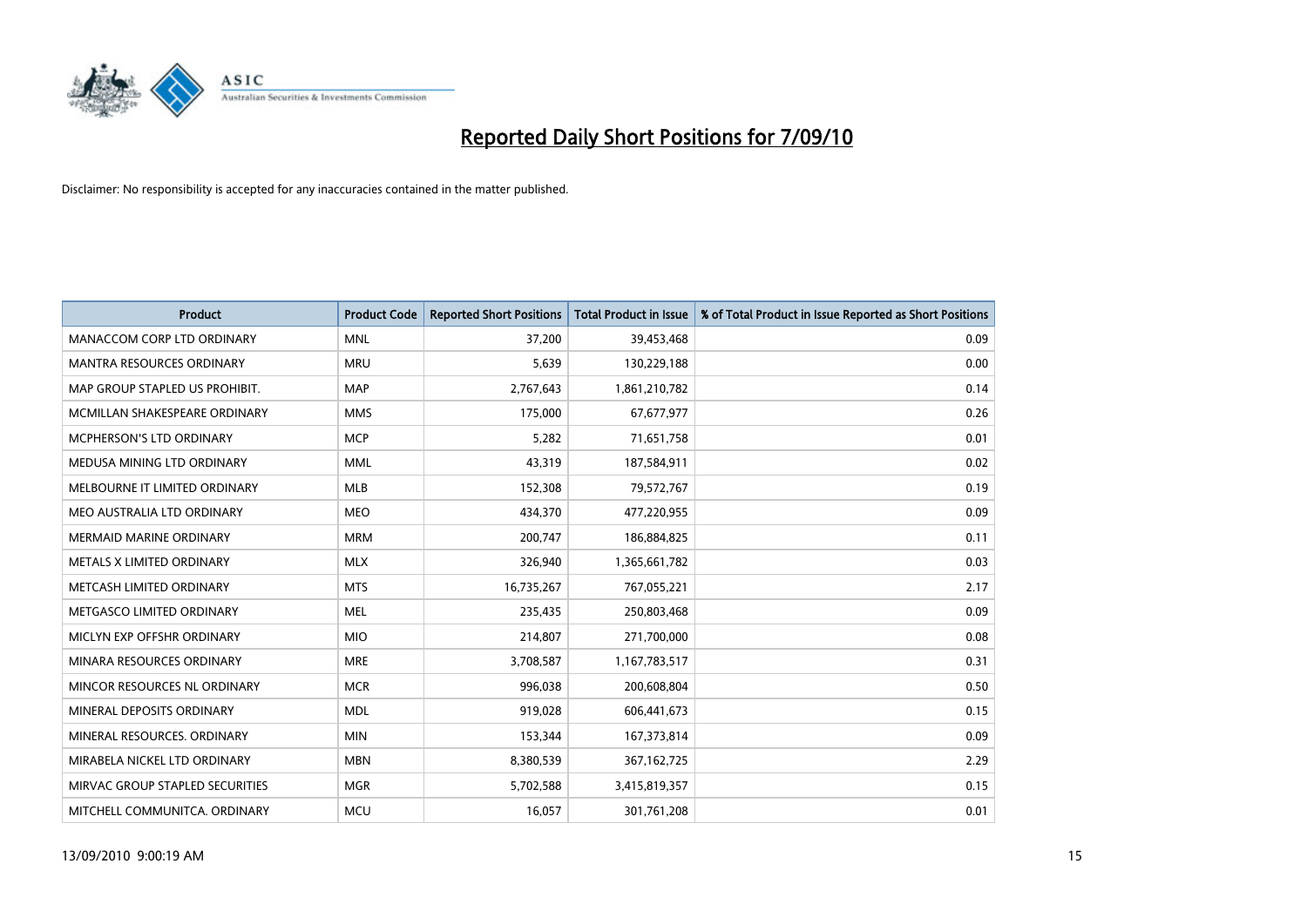

| <b>Product</b>                     | <b>Product Code</b> | <b>Reported Short Positions</b> | Total Product in Issue | % of Total Product in Issue Reported as Short Positions |
|------------------------------------|---------------------|---------------------------------|------------------------|---------------------------------------------------------|
| MOBY OIL & GAS LTD ORDINARY        | <b>MOG</b>          | 300,000                         | 168,177,593            | 0.18                                                    |
| MOLOPO ENERGY LTD ORDINARY         | <b>MPO</b>          | 222,857                         | 250,972,584            | 0.09                                                    |
| <b>MONADELPHOUS GROUP ORDINARY</b> | <b>MND</b>          | 1,250,402                       | 86,459,327             | 1.44                                                    |
| MORTGAGE CHOICE LTD ORDINARY       | <b>MOC</b>          | 10,000                          | 119,617,705            | 0.01                                                    |
| MOSAIC OIL NL ORDINARY             | <b>MOS</b>          | 41.742                          | 821,710,775            | 0.01                                                    |
| <b>MOUNT GIBSON IRON ORDINARY</b>  | <b>MGX</b>          | 1,687,163                       | 1,079,570,693          | 0.16                                                    |
| MURCHISON METALS LTD ORDINARY      | <b>MMX</b>          | 3,085,594                       | 435,384,268            | 0.71                                                    |
| <b>MYER HOLDINGS LTD ORDINARY</b>  | <b>MYR</b>          | 12,005,882                      | 581,517,884            | 2.05                                                    |
| <b>MYSTATE LIMITED ORDINARY</b>    | <b>MYS</b>          | 1,400                           | 67,439,158             | 0.00                                                    |
| NATIONAL AUST, BANK ORDINARY       | <b>NAB</b>          | 6,807,908                       | 2,133,245,479          | 0.29                                                    |
| NATURAL FUEL LIMITED ORDINARY      | <b>NFL</b>          |                                 | 721,912                | 0.00                                                    |
| NAVITAS LIMITED ORDINARY           | <b>NVT</b>          | 888,272                         | 342,361,526            | 0.25                                                    |
| NEPTUNE MARINE ORDINARY            | <b>NMS</b>          | 1,044,013                       | 438,071,251            | 0.24                                                    |
| NEW HOPE CORPORATION ORDINARY      | <b>NHC</b>          | 312.858                         | 830,230,549            | 0.03                                                    |
| NEWCREST MINING DEF EX LGL         | <b>NCMN</b>         | 173,748                         | 280,988,130            | 0.07                                                    |
| NEWCREST MINING ORDINARY           | <b>NCM</b>          | 33,769,439                      | 483,499,363            | 6.99                                                    |
| NEWS CORP A NON-VOTING CDI         | <b>NWSLV</b>        | 743,637                         | 1,828,146,488          | 0.04                                                    |
| NEWS CORP B VOTING CDI             | <b>NWS</b>          | 7,692,933                       | 798,520,953            | 0.95                                                    |
| NEXBIS LIMITED ORDINARY            | <b>NBS</b>          | 63,733                          | 498,972,940            | 0.01                                                    |
| NEXUS ENERGY LIMITED ORDINARY      | <b>NXS</b>          | 4,540,373                       | 988,257,304            | 0.45                                                    |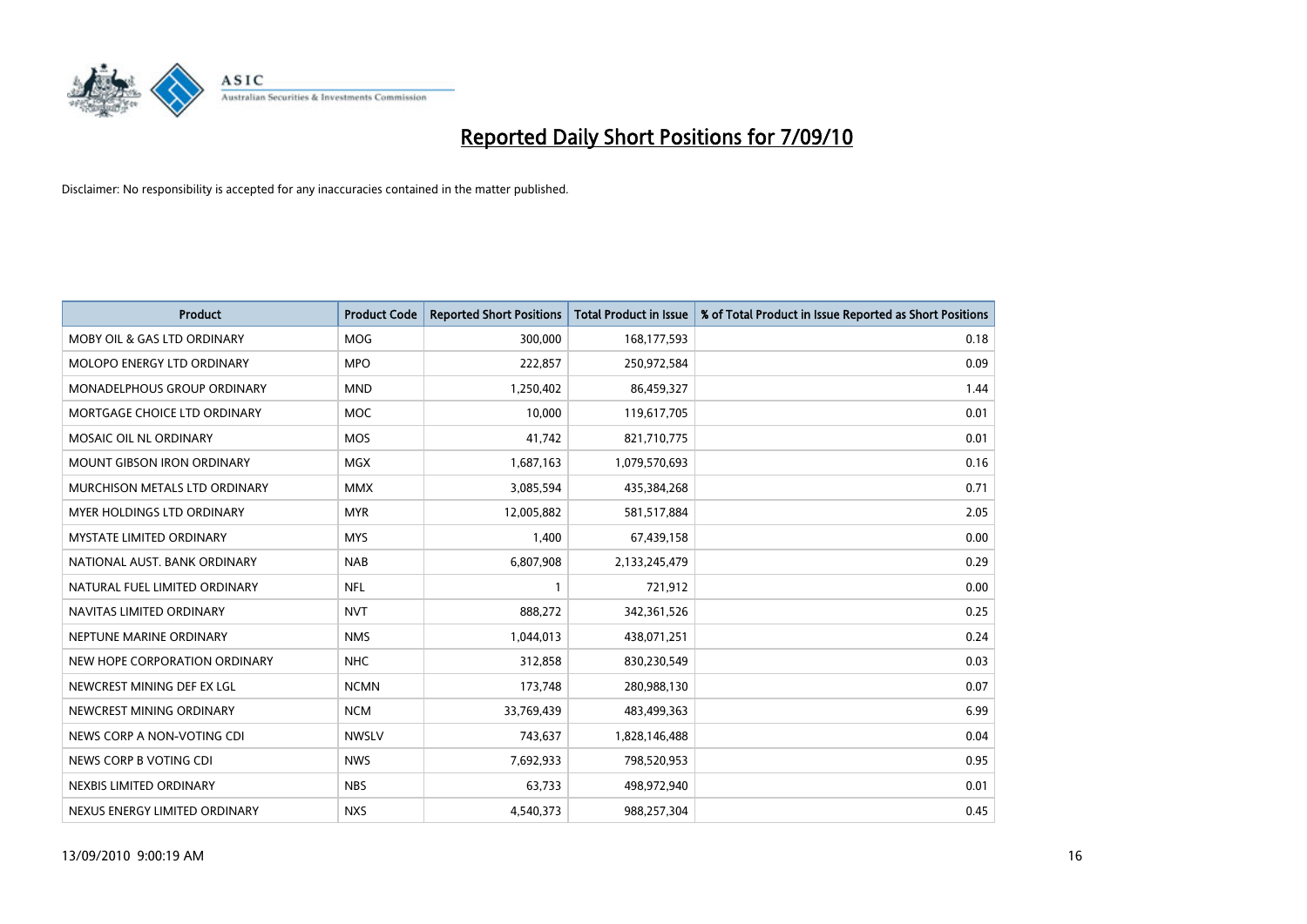

| <b>Product</b>                        | <b>Product Code</b> | <b>Reported Short Positions</b> | Total Product in Issue | % of Total Product in Issue Reported as Short Positions |
|---------------------------------------|---------------------|---------------------------------|------------------------|---------------------------------------------------------|
| NIB HOLDINGS LIMITED ORDINARY         | <b>NHF</b>          | 8.899                           | 495,431,427            | 0.00                                                    |
| NICK SCALI LIMITED ORDINARY           | <b>NCK</b>          | 35,846                          | 81,000,000             | 0.04                                                    |
| NIDO PETROLEUM ORDINARY               | <b>NDO</b>          | 8,479,668                       | 1,080,658,378          | 0.79                                                    |
| NKWE PLATINUM 10C US COMMON           | <b>NKP</b>          | 151,849                         | 559,451,184            | 0.03                                                    |
| NORTHERN CREST ORDINARY               | <b>NOC</b>          | 24,345                          | 116,074,781            | 0.02                                                    |
| NORTHERN IRON LTD ORDINARY            | <b>NFE</b>          | 362,947                         | 292,204,786            | 0.11                                                    |
| NRW HOLDINGS LIMITED ORDINARY         | <b>NWH</b>          | 578,754                         | 251,223,000            | 0.22                                                    |
| NUCOAL RESOURCES NL ORDINARY          | <b>NCR</b>          | 46,800                          | 350,370,001            | 0.01                                                    |
| NUFARM LIMITED ORDINARY               | <b>NUF</b>          | 745,495                         | 261,775,731            | 0.28                                                    |
| <b>OAKTON LIMITED ORDINARY</b>        | <b>OKN</b>          | 116,193                         | 93,622,235             | 0.12                                                    |
| OCEANAGOLD CORP. CHESS DEPOSITARY INT | <b>OGC</b>          | 1,101,279                       | 228,198,170            | 0.48                                                    |
| OCEANIA CAPITAL LTD ORDINARY          | <b>OCP</b>          | 2,500                           | 91,921,295             | 0.00                                                    |
| OIL SEARCH LTD ORDINARY               | OSH                 | 5,992,166                       | 1,308,279,222          | 0.43                                                    |
| OM HOLDINGS LIMITED ORDINARY          | OMH                 | 972,455                         | 498,485,150            | 0.19                                                    |
| <b>ONESTEEL LIMITED ORDINARY</b>      | OST                 | 4,357,061                       | 1,331,673,166          | 0.32                                                    |
| ORICA LIMITED ORDINARY                | ORI                 | 3,847,623                       | 362,100,430            | 1.07                                                    |
| ORIGIN ENERGY ORDINARY                | ORG                 | 3,935,995                       | 881,608,872            | 0.41                                                    |
| OTTO ENERGY LIMITED ORDINARY          | OEL                 | 109,204                         | 1,134,540,071          | 0.01                                                    |
| <b>OVER FIFTY GROUP ORDINARY</b>      | <b>OFG</b>          | 4,732                           | 77,679,556             | 0.01                                                    |
| OZ MINERALS ORDINARY                  | OZL                 | 69,137,957                      | 3,121,339,730          | 2.20                                                    |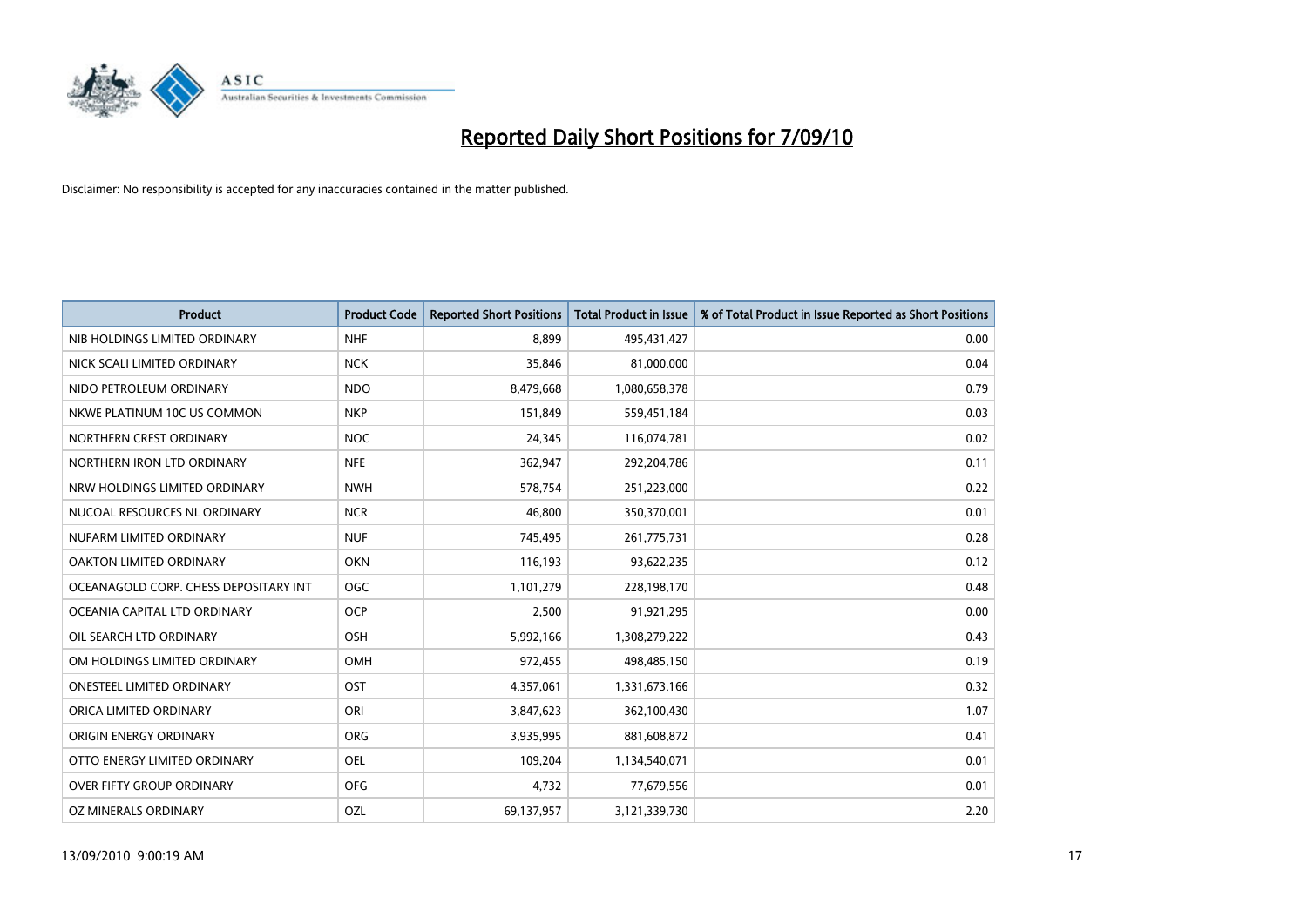

| <b>Product</b>                          | <b>Product Code</b> | <b>Reported Short Positions</b> | <b>Total Product in Issue</b> | % of Total Product in Issue Reported as Short Positions |
|-----------------------------------------|---------------------|---------------------------------|-------------------------------|---------------------------------------------------------|
| <b>PACIFIC BRANDS ORDINARY</b>          | <b>PBG</b>          | 9,426,419                       | 931,386,248                   | 1.02                                                    |
| PALADIN ENERGY LTD ORDINARY             | <b>PDN</b>          | 19,108,112                      | 718,423,382                   | 2.66                                                    |
| PAN PACIFIC PETROL. ORDINARY            | PPP                 | 654,914                         | 588,612,110                   | 0.11                                                    |
| PANAUST LIMITED ORDINARY                | <b>PNA</b>          | 13,323,347                      | 2,954,125,529                 | 0.46                                                    |
| PANORAMIC RESOURCES ORDINARY            | PAN                 | 33,765                          | 205,262,842                   | 0.01                                                    |
| PAPERLINX LIMITED ORDINARY              | <b>PPX</b>          | 17,622,666                      | 603,580,761                   | 2.91                                                    |
| PAPERLINX SPS TRUST STEP UP PERP. PREF. | <b>PXUPA</b>        | 5,000                           | 2,850,000                     | 0.18                                                    |
| PATTIES FOODS LTD ORDINARY              | PFL                 |                                 | 138,908,853                   | 0.00                                                    |
| PEET LIMITED ORDINARY                   | <b>PPC</b>          | 136,047                         | 300,681,486                   | 0.04                                                    |
| PENINSULA MINERALS ORDINARY             | <b>PEN</b>          | 5.000                           | 1,629,755,018                 | 0.00                                                    |
| PERILYA LIMITED ORDINARY                | PEM                 | 451,895                         | 526,075,563                   | 0.09                                                    |
| PERPETUAL LIMITED ORDINARY              | <b>PPT</b>          | 2,299,669                       | 43,417,478                    | 5.30                                                    |
| PERSEUS MINING LTD ORDINARY             | PRU                 | 57,528                          | 421,307,088                   | 0.01                                                    |
| PETSEC ENERGY ORDINARY                  | <b>PSA</b>          | 223,332                         | 231,283,622                   | 0.10                                                    |
| PHARMAXIS LTD ORDINARY                  | <b>PXS</b>          | 1,057,615                       | 225,721,734                   | 0.47                                                    |
| PHOTON GROUP LTD ORDINARY               | PGA                 | 1,257,219                       | 187,440,645                   | 0.67                                                    |
| PIKE RIVER COAL ORDINARY                | <b>PRC</b>          | 376,320                         | 405,301,433                   | 0.09                                                    |
| PLATINUM ASSET ORDINARY                 | <b>PTM</b>          | 3,980,785                       | 561,347,878                   | 0.69                                                    |
| PLATINUM AUSTRALIA ORDINARY             | <b>PLA</b>          | 6,005,529                       | 321,130,521                   | 1.86                                                    |
| PLATINUM CAPITAL LTD ORDINARY           | <b>PMC</b>          |                                 | 162,258,814                   | 0.00                                                    |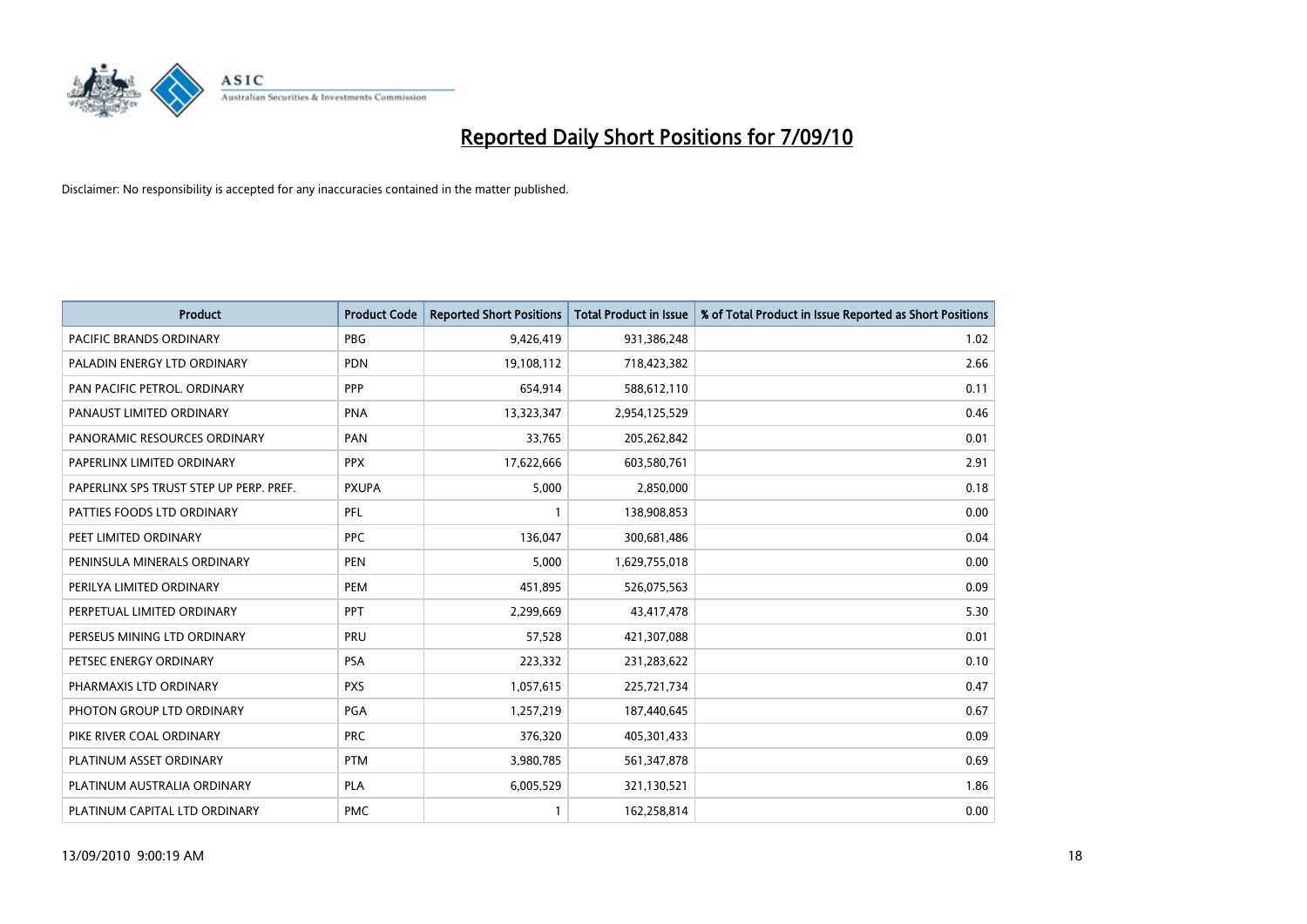

| <b>Product</b>                       | <b>Product Code</b> | <b>Reported Short Positions</b> | Total Product in Issue | % of Total Product in Issue Reported as Short Positions |
|--------------------------------------|---------------------|---------------------------------|------------------------|---------------------------------------------------------|
| <b>PMP LIMITED ORDINARY</b>          | <b>PMP</b>          | 947,544                         | 335,338,483            | 0.28                                                    |
| PORT BOUVARD LIMITED ORDINARY        | PBD                 | 6.754                           | 593,868,295            | 0.00                                                    |
| PREMIER INVESTMENTS ORDINARY         | <b>PMV</b>          | 170,082                         | 155,030,045            | 0.11                                                    |
| PRIMARY HEALTH CARE ORDINARY         | <b>PRY</b>          | 8,620,299                       | 491,444,342            | 1.76                                                    |
| PRIME INFR GROUP. STAPLED SECURITIES | PIH                 | 143.645                         | 351,776,795            | 0.04                                                    |
| PRIME MEDIA GRP LTD ORDINARY         | <b>PRT</b>          | $\overline{2}$                  | 366,330,303            | 0.00                                                    |
| PRIMEAG AUSTRALIA ORDINARY           | PAG                 | 653,347                         | 150,569,976            | 0.44                                                    |
| PROGEN PHARMACEUTIC ORDINARY         | <b>PGL</b>          | 151,596                         | 24,709,097             | 0.61                                                    |
| PROGRAMMED ORDINARY                  | <b>PRG</b>          | 365,711                         | 118,169,908            | 0.31                                                    |
| <b>PSIVIDA CORP CDI 1:1</b>          | <b>PVA</b>          | 6.878                           | 7,827,340              | 0.09                                                    |
| <b>QANTAS AIRWAYS ORDINARY</b>       | QAN                 | 24,933,152                      | 2,265,123,620          | 1.10                                                    |
| <b>OBE INSURANCE GROUP ORDINARY</b>  | <b>OBE</b>          | 20,093,128                      | 1,035,071,131          | 1.94                                                    |
| RAMELIUS RESOURCES ORDINARY          | <b>RMS</b>          | 363.404                         | 291,208,795            | 0.12                                                    |
| RAMSAY HEALTH CARE ORDINARY          | <b>RHC</b>          | 1,994,166                       | 202,081,252            | 0.97                                                    |
| RANGE RESOURCES LTD ORDINARY         | <b>RRS</b>          | 1,250,000                       | 1,162,167,306          | 0.11                                                    |
| <b>RCR TOMLINSON ORDINARY</b>        | <b>RCR</b>          | 68.067                          | 131,860,172            | 0.05                                                    |
| <b>REA GROUP ORDINARY</b>            | <b>REA</b>          | 8,169                           | 128,439,366            | 0.01                                                    |
| RED FORK ENERGY ORDINARY             | <b>RFE</b>          | 7,696                           | 139,535,000            | 0.01                                                    |
| <b>REDFLEX HOLDINGS ORDINARY</b>     | <b>RDF</b>          | 13,172                          | 110,010,757            | 0.01                                                    |
| REED RESOURCES LTD ORDINARY          | <b>RDR</b>          | 268,205                         | 192,271,768            | 0.14                                                    |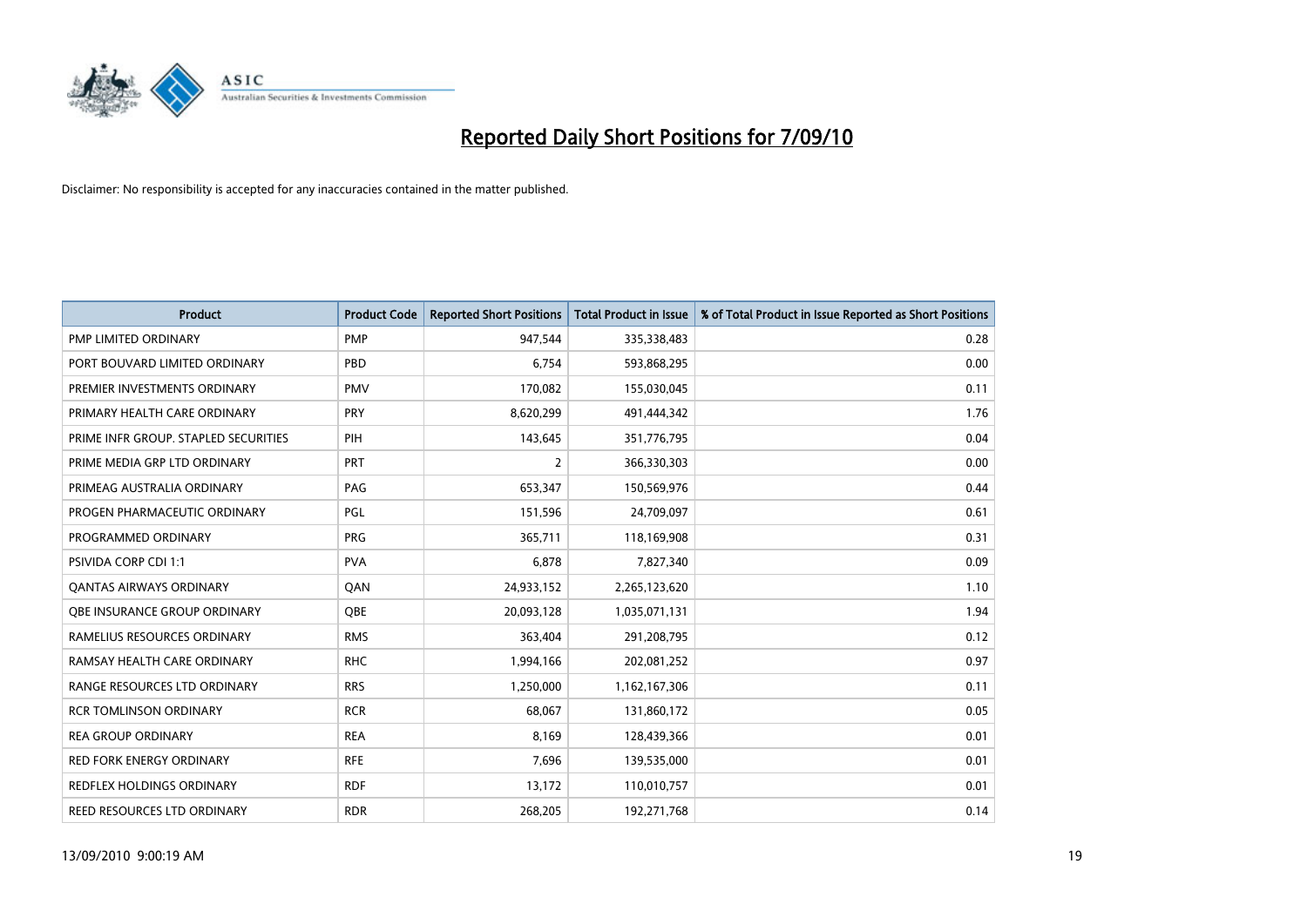

| <b>Product</b>                     | <b>Product Code</b> | <b>Reported Short Positions</b> | <b>Total Product in Issue</b> | % of Total Product in Issue Reported as Short Positions |
|------------------------------------|---------------------|---------------------------------|-------------------------------|---------------------------------------------------------|
| <b>REGIS RESOURCES ORDINARY</b>    | <b>RRL</b>          | 144,217                         | 414,452,125                   | 0.03                                                    |
| RESMED INC CDI 10:1                | <b>RMD</b>          | 4,647,525                       | 1,516,163,980                 | 0.31                                                    |
| <b>RESOLUTE MINING ORDINARY</b>    | <b>RSG</b>          | 504,903                         | 392,736,732                   | 0.13                                                    |
| RESOURCE GENERATION ORDINARY       | <b>RES</b>          | 157,911                         | 164,412,477                   | 0.10                                                    |
| REVERSE CORP LIMITED ORDINARY      | <b>REF</b>          | 25.141                          | 92,382,175                    | 0.03                                                    |
| REX MINERALS LIMITED ORDINARY      | <b>RXM</b>          | 4.999                           | 114,549,460                   | 0.00                                                    |
| <b>RIDLEY CORPORATION ORDINARY</b> | <b>RIC</b>          | 53.937                          | 307,817,071                   | 0.02                                                    |
| RIO TINTO LIMITED ORDINARY         | <b>RIO</b>          | 14,018,823                      | 606,831,240                   | 2.31                                                    |
| RIVERCITY MOTORWAY STAPLED         | <b>RCY</b>          | 4,460,404                       | 957,010,115                   | 0.46                                                    |
| RIVERSDALE MINING ORDINARY         | <b>RIV</b>          | 430,324                         | 236,033,688                   | 0.17                                                    |
| ROC OIL COMPANY ORDINARY           | <b>ROC</b>          | 4,937,735                       | 713,154,560                   | 0.69                                                    |
| SAI GLOBAL LIMITED ORDINARY        | SAI                 | 95,964                          | 195,986,342                   | 0.05                                                    |
| SALMAT LIMITED ORDINARY            | <b>SLM</b>          | 84.991                          | 159,131,983                   | 0.05                                                    |
| SANDFIRE RESOURCES ORDINARY        | <b>SFR</b>          | 76.098                          | 131,534,760                   | 0.06                                                    |
| <b>SANTOS LTD ORDINARY</b>         | <b>STO</b>          | 1,952,056                       | 832,568,323                   | 0.22                                                    |
| SEDGMAN LIMITED ORDINARY           | <b>SDM</b>          | 322,474                         | 205,986,681                   | 0.15                                                    |
| <b>SEEK LIMITED ORDINARY</b>       | <b>SEK</b>          | 5,183,950                       | 336,584,488                   | 1.53                                                    |
| SELECT HARVESTS ORDINARY           | SHV                 | 66,355                          | 47,324,081                    | 0.14                                                    |
| SENETAS CORPORATION ORDINARY       | <b>SEN</b>          | 756,999                         | 461,522,263                   | 0.16                                                    |
| SERVCORP LIMITED ORDINARY          | SRV                 | 122,201                         | 98,440,807                    | 0.12                                                    |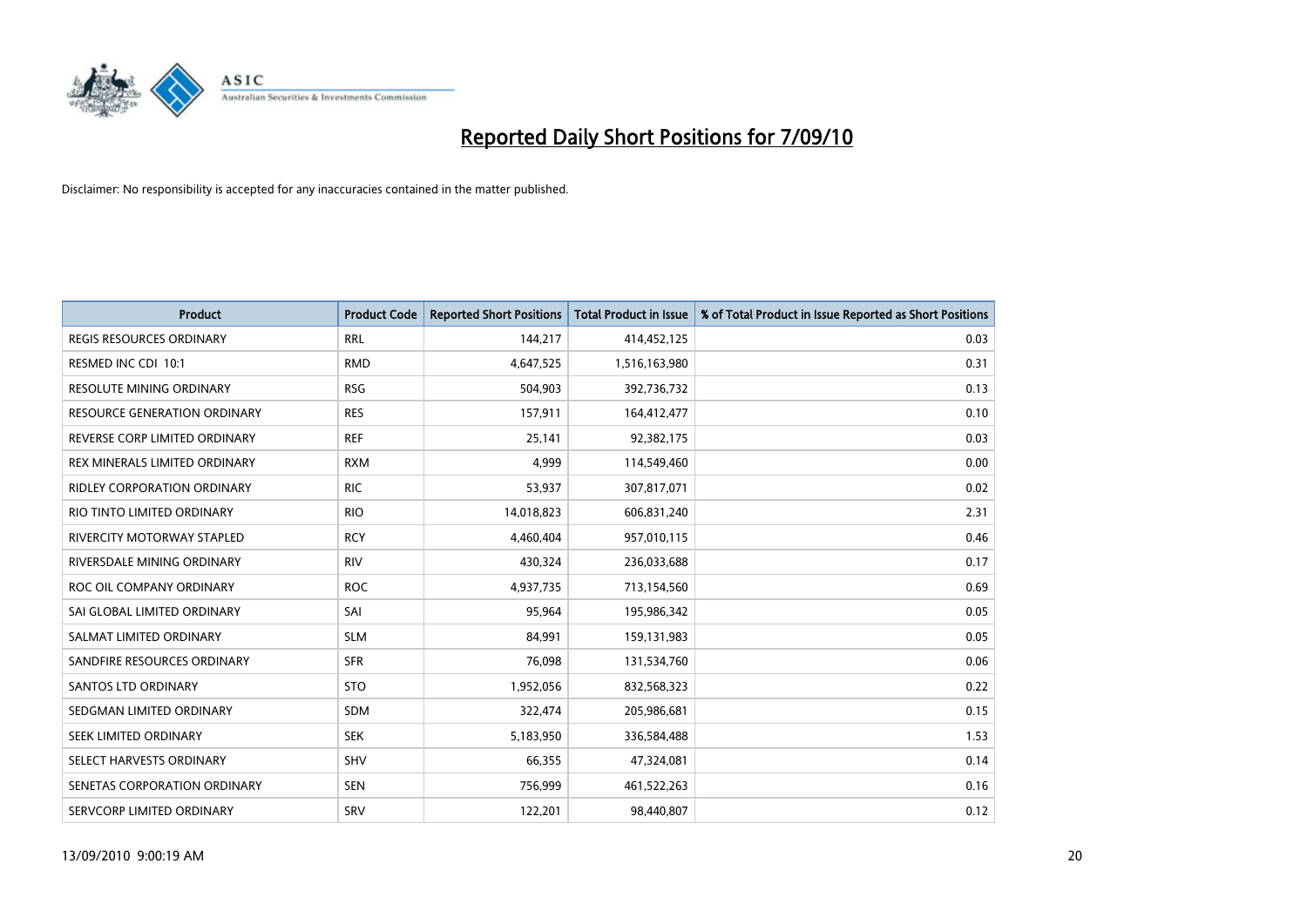

| <b>Product</b>                           | <b>Product Code</b> | <b>Reported Short Positions</b> | Total Product in Issue | % of Total Product in Issue Reported as Short Positions |
|------------------------------------------|---------------------|---------------------------------|------------------------|---------------------------------------------------------|
| SERVICE STREAM ORDINARY                  | <b>SSM</b>          | 344,663                         | 283,418,867            | 0.12                                                    |
| SEVEN GROUP HOLDINGS ORDINARY            | <b>SVW</b>          | 411,665                         | 305,410,281            | 0.13                                                    |
| SIGMA PHARMACEUTICAL ORDINARY            | SIP                 | 9,148,083                       | 1,178,626,572          | 0.77                                                    |
| SILEX SYSTEMS ORDINARY                   | <b>SLX</b>          | 110,740                         | 149,506,391            | 0.06                                                    |
| SILVER LAKE RESOURCE ORDINARY            | <b>SLR</b>          | 87,464                          | 178,757,838            | 0.05                                                    |
| SIMS METAL MGMT LTD ORDINARY             | SGM                 | 2,159,614                       | 203,891,295            | 1.06                                                    |
| SINGAPORE TELECOMM. CHESS DEPOSITARY INT | SGT                 | 3,412,174                       | 391,702,434            | 0.86                                                    |
| SKILLED GROUP LTD ORDINARY               | <b>SKE</b>          | 87,969                          | 190,738,408            | 0.04                                                    |
| SKY CITY ENTERTAIN. ORDINARY             | <b>SKC</b>          | 10,220,705                      | 575,114,687            | 1.78                                                    |
| <b>SKY NETWORK ORDINARY</b>              | <b>SKT</b>          | 919,140                         | 389,139,785            | 0.24                                                    |
| SMS MANAGEMENT, ORDINARY                 | <b>SMX</b>          | 10,707                          | 67,182,500             | 0.02                                                    |
| SONIC HEALTHCARE ORDINARY                | <b>SHL</b>          | 3,894,017                       | 388,429,875            | 1.02                                                    |
| SP AUSNET STAPLED SECURITIES             | SPN                 | 9,316,705                       | 2,748,353,504          | 0.34                                                    |
| SPARK INFRASTRUCTURE STAPLED SECURITIES  | SKI                 | 1,488,937                       | 1,031,911,394          | 0.14                                                    |
| SPDR 200 FUND ETF UNITS                  | STW                 | 2,006                           | 57,828,081             | 0.00                                                    |
| SPECIALTY FASHION ORDINARY               | <b>SFH</b>          | 1,353,309                       | 190,964,693            | 0.72                                                    |
| SPOTLESS GROUP LTD ORDINARY              | <b>SPT</b>          | 974,871                         | 259,309,656            | 0.37                                                    |
| ST BARBARA LIMITED ORDINARY              | <b>SBM</b>          | 27,884,990                      | 1,953,168,407          | 1.42                                                    |
| STAGING CONNECTIONS ORDINARY             | <b>STG</b>          | 2,917,189                       | 783,175,134            | 0.37                                                    |
| STH AMERICAN COR LTD ORDINARY            | SAY                 | 9.200                           | 231,832,027            | 0.00                                                    |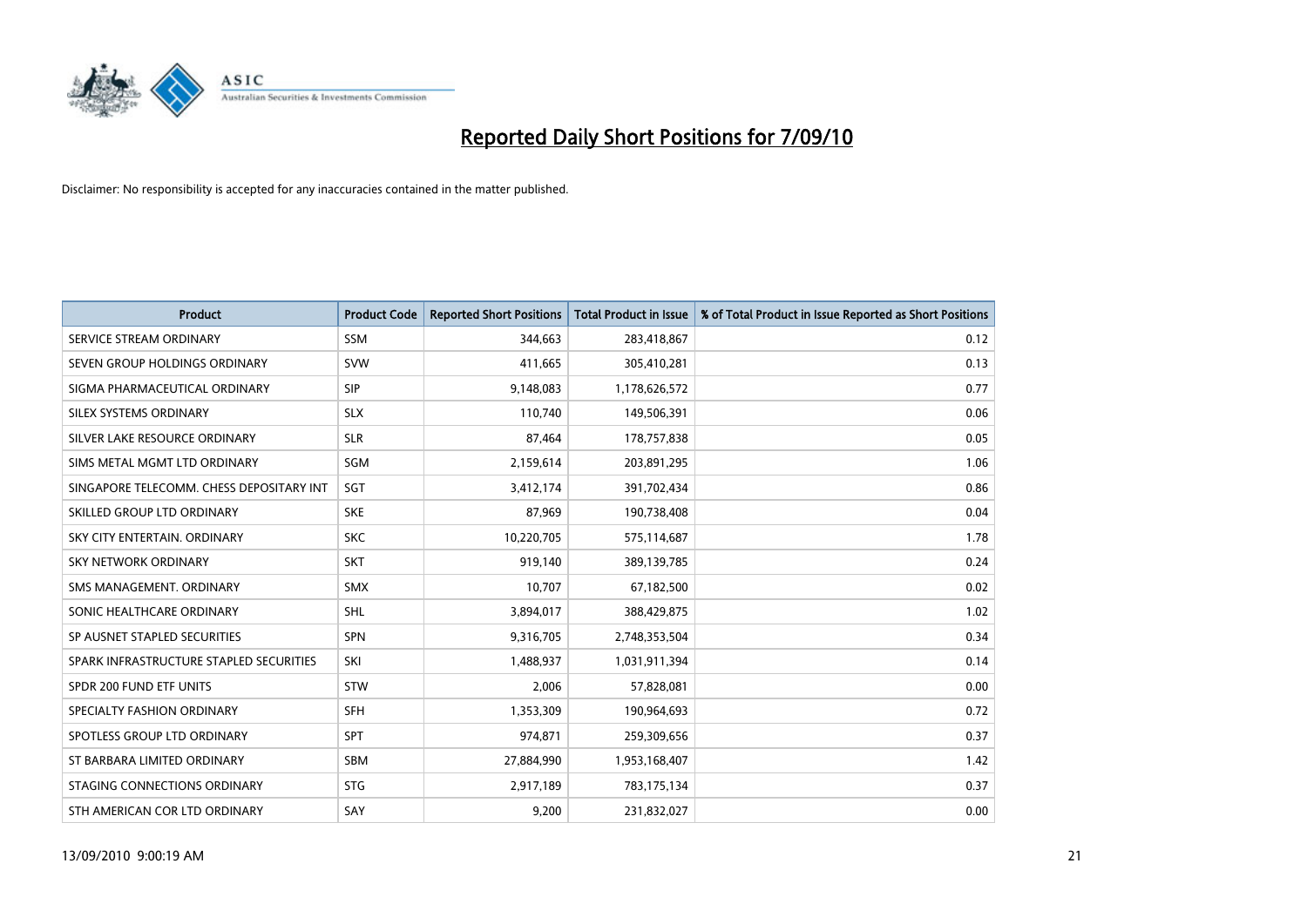

| <b>Product</b>                       | <b>Product Code</b> | <b>Reported Short Positions</b> | <b>Total Product in Issue</b> | % of Total Product in Issue Reported as Short Positions |
|--------------------------------------|---------------------|---------------------------------|-------------------------------|---------------------------------------------------------|
| STHN CROSS MEDIA ORDINARY            | <b>SXL</b>          | 76,110                          | 378,827,750                   | 0.02                                                    |
| STOCKLAND UNITS/ORD STAPLED          | SGP                 | 13,171,652                      | 2,383,036,717                 | 0.53                                                    |
| STRAITS RESOURCES ORDINARY           | SRL                 | 5,281,157                       | 255,203,613                   | 2.07                                                    |
| STW COMMUNICATIONS ORDINARY          | SGN                 | 239,935                         | 364,310,964                   | 0.07                                                    |
| SUNCORP-METWAY, ORDINARY             | <b>SUN</b>          | 4,178,130                       | 1,281,390,524                 | 0.31                                                    |
| SUNDANCE RESOURCES ORDINARY          | <b>SDL</b>          | 15,661,659                      | 2,709,995,932                 | 0.58                                                    |
| SUNLAND GROUP LTD ORDINARY           | <b>SDG</b>          | 168,443                         | 251,107,692                   | 0.07                                                    |
| SUPER CHEAP AUTO GRP ORDINARY        | <b>SUL</b>          | 248                             | 127,777,579                   | 0.00                                                    |
| SWICK MINING ORDINARY                | <b>SWK</b>          | 1,548                           | 236,724,970                   | 0.00                                                    |
| SYLVANIA RESOURCES ORDINARY          | SLV                 | 25,908                          | 243,079,254                   | 0.01                                                    |
| SYMEX HOLDINGS ORDINARY              | SYM                 | 6,633                           | 125,037,628                   | 0.01                                                    |
| <b>TABCORP HOLDINGS LTD ORDINARY</b> | <b>TAH</b>          | 11,398,155                      | 612,625,759                   | 1.85                                                    |
| <b>TALENT2 INTERNATION ORDINARY</b>  | <b>TWO</b>          | 7                               | 141,224,846                   | 0.00                                                    |
| TAP OIL LIMITED ORDINARY             | <b>TAP</b>          | 5,923                           | 156,485,921                   | 0.00                                                    |
| TASSAL GROUP LIMITED ORDINARY        | <b>TGR</b>          | 2,948,449                       | 144,197,882                   | 2.04                                                    |
| TATTS GROUP LTD ORDINARY             | <b>TTS</b>          | 11,946,786                      | 1,281,937,479                 | 0.93                                                    |
| TECHNOLOGY ONE ORDINARY              | <b>TNE</b>          | 49,622                          | 300,303,455                   | 0.02                                                    |
| TELECOM CORPORATION ORDINARY         | <b>TEL</b>          | 34,636,740                      | 1,920,703,692                 | 1.80                                                    |
| TELSTRA CORPORATION, ORDINARY        | <b>TLS</b>          | 87,710,765                      | 12,443,074,357                | 0.71                                                    |
| TEN NETWORK HOLDINGS ORDINARY        | <b>TEN</b>          | 4,624,128                       | 1,045,236,720                 | 0.45                                                    |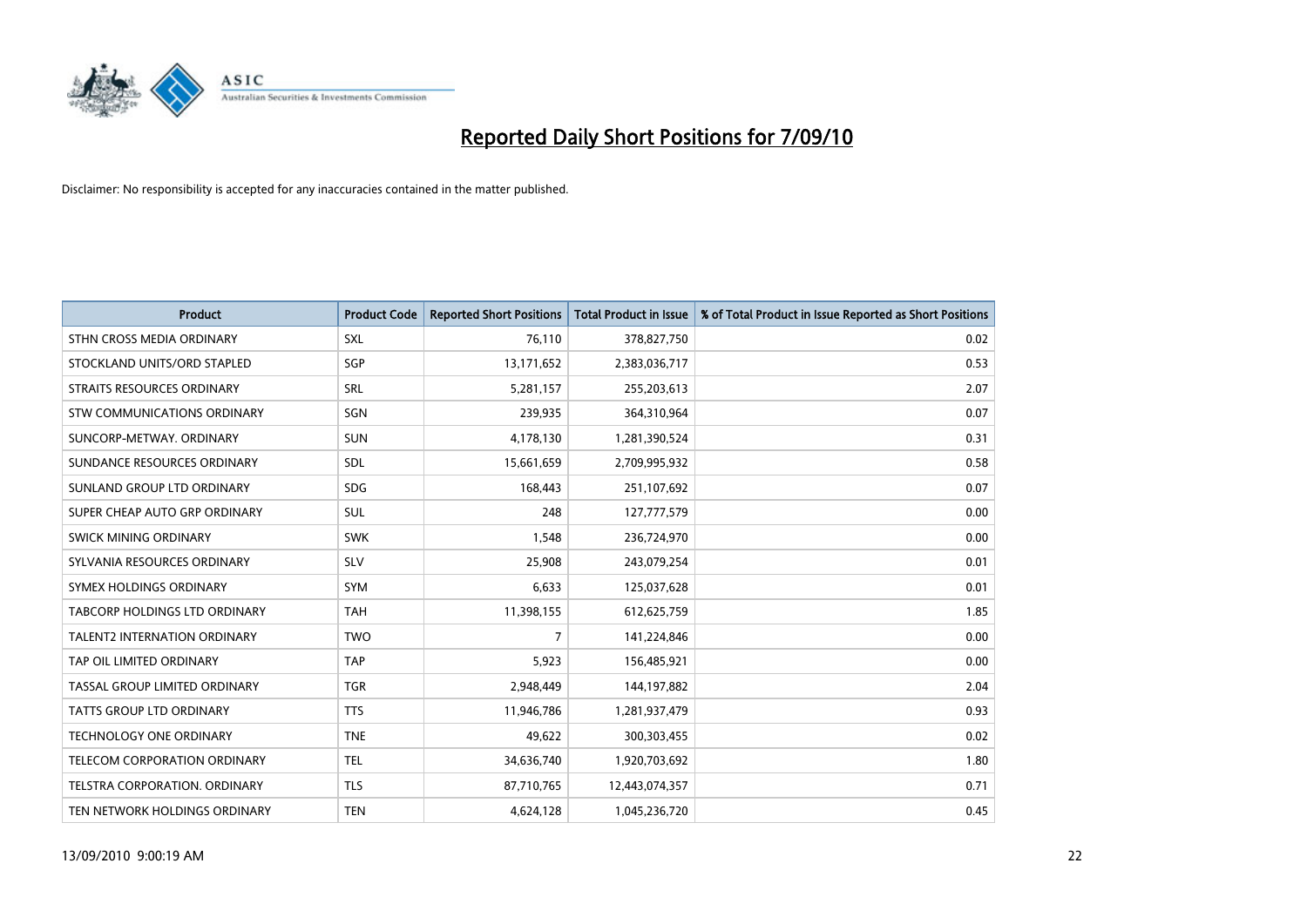

| <b>Product</b>                          | <b>Product Code</b> | <b>Reported Short Positions</b> | Total Product in Issue | % of Total Product in Issue Reported as Short Positions |
|-----------------------------------------|---------------------|---------------------------------|------------------------|---------------------------------------------------------|
| TFS CORPORATION LTD ORDINARY            | <b>TFC</b>          | 63,054                          | 227,360,909            | 0.02                                                    |
| THE REJECT SHOP ORDINARY                | <b>TRS</b>          | 20,885                          | 26,033,570             | 0.08                                                    |
| THINKSMART LIMITED ORDINARY             | <b>TSM</b>          | 100                             | 97,169,390             | 0.00                                                    |
| THOR MINING PLC CHESS DEPOSITARY        | <b>THR</b>          | 2,307                           | 245,247,701            | 0.00                                                    |
| THORN GROUP LIMITED ORDINARY            | <b>TGA</b>          | 2,361                           | 129,459,770            | 0.00                                                    |
| TIMBERCORP LIMITED ORDINARY             | <b>TIM</b>          | 1,171,620                       | 352,071,429            | 0.33                                                    |
| <b>TISHMAN SPEYER UNITS</b>             | <b>TSO</b>          | 49,427                          | 338,440,904            | 0.01                                                    |
| TNG LIMITED ORDINARY                    | <b>TNG</b>          | 4,321                           | 258,055,076            | 0.00                                                    |
| TOLL HOLDINGS LTD ORDINARY              | <b>TOL</b>          | 9,061,888                       | 702,867,609            | 1.28                                                    |
| TORO ENERGY LIMITED ORDINARY            | <b>TOE</b>          | 35,404                          | 964,936,676            | 0.00                                                    |
| <b>TOWER AUSTRALIA ORDINARY</b>         | <b>TAL</b>          | 1,134,806                       | 415,928,881            | 0.27                                                    |
| <b>TOWER LIMITED ORDINARY</b>           | <b>TWR</b>          | 689,519                         | 260,631,787            | 0.26                                                    |
| TOX FREE SOLUTIONS ORDINARY             | <b>TOX</b>          | 89,644                          | 91,765,500             | 0.09                                                    |
| TPG TELECOM LIMITED ORDINARY            | <b>TPM</b>          | 457,604                         | 767,849,104            | 0.06                                                    |
| TRANSFIELD SERV INFR STAPLED SECURITIES | <b>TSI</b>          | 304,742                         | 432,184,488            | 0.08                                                    |
| <b>TRANSFIELD SERVICES ORDINARY</b>     | <b>TSE</b>          | 1,663,076                       | 414,278,904            | 0.40                                                    |
| TRANSPACIFIC INDUST. ORDINARY           | <b>TPI</b>          | 11,776,291                      | 960,638,735            | 1.24                                                    |
| TRANSURBAN GROUP TRIPLE STAPLED SEC.    | <b>TCL</b>          | 4,573,757                       | 1,441,290,633          | 0.31                                                    |
| TRINITY GROUP STAPLED SECURITIES        | <b>TCO</b>          | 3,419                           | 231,701,539            | 0.00                                                    |
| TROY RESOURCES NL ORDINARY              | <b>TRY</b>          | 79,297                          | 87,474,323             | 0.09                                                    |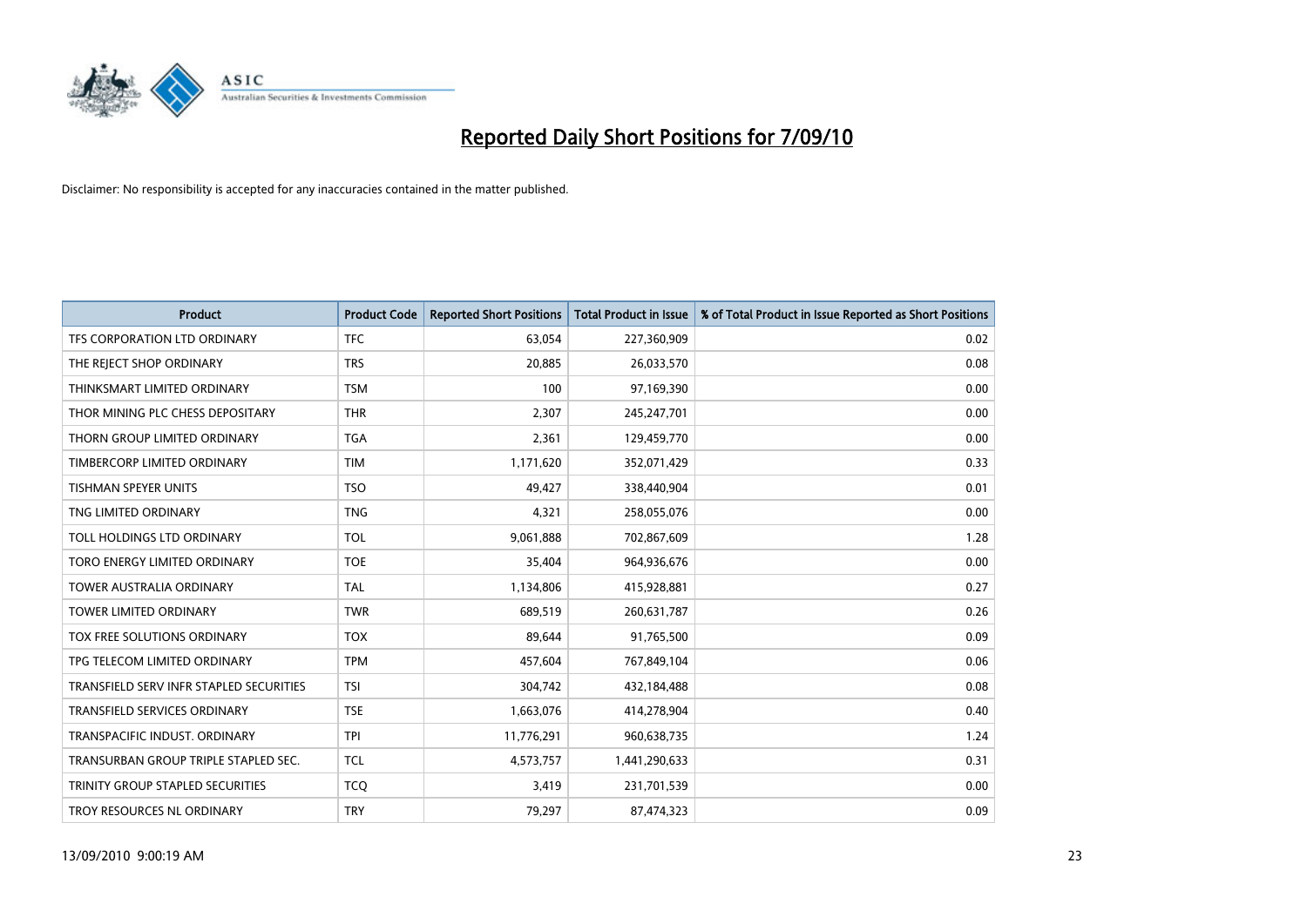

| <b>Product</b>                            | <b>Product Code</b> | <b>Reported Short Positions</b> | <b>Total Product in Issue</b> | % of Total Product in Issue Reported as Short Positions |
|-------------------------------------------|---------------------|---------------------------------|-------------------------------|---------------------------------------------------------|
| <b>UGL LIMITED ORDINARY</b>               | UGL                 | 4,888,510                       | 165,928,705                   | 2.91                                                    |
| UXC LIMITED ORDINARY                      | <b>UXC</b>          | 664,849                         | 295,789,804                   | 0.22                                                    |
| VALAD PROPERTY GROUP STAPLED US PROHIBIT. | <b>VPG</b>          | 4,216,010                       | 2,302,129,263                 | 0.18                                                    |
| <b>VDM GROUP LIMITED ORDINARY</b>         | <b>VMG</b>          | 11,116                          | 195,613,088                   | 0.01                                                    |
| <b>VENTURE MINERALS ORDINARY</b>          | <b>VMS</b>          | 6,500                           | 168, 163, 334                 | 0.00                                                    |
| <b>VILLAGE ROADSHOW LTD ORDINARY</b>      | <b>VRL</b>          | 682                             | 114,217,649                   | 0.00                                                    |
| VILLAGE ROADSHOW LTD 'A' CLASS PREFERENCE | <b>VRLPA</b>        | 19,559                          | 52,235,451                    | 0.04                                                    |
| <b>VIRGIN BLUE HOLDINGS ORDINARY</b>      | <b>VBA</b>          | 18,451,279                      | 2,209,126,568                 | 0.82                                                    |
| VISION GROUP HLDGS ORDINARY               | <b>VGH</b>          | 78,000                          | 72,671,765                    | 0.11                                                    |
| <b>VITA GROUP LTD ORDINARY</b>            | <b>VTG</b>          | 75,190                          | 142,499,800                   | 0.05                                                    |
| VITERRA INC CDI 1:1                       | <b>VTA</b>          | 1,154                           | 68,629,939                    | 0.00                                                    |
| <b>WAREHOUSE GROUP ORDINARY</b>           | <b>WHS</b>          | 318,008                         | 311,195,868                   | 0.10                                                    |
| <b>WDS LIMITED ORDINARY</b>               | <b>WDS</b>          | 350,025                         | 143,107,458                   | 0.25                                                    |
| WEBIET LIMITED ORDINARY                   | <b>WEB</b>          | 88,413                          | 76,961,278                    | 0.12                                                    |
| <b>WESFARMERS LIMITED ORDINARY</b>        | <b>WES</b>          | 22,313,264                      | 1,005,171,932                 | 2.17                                                    |
| WESFARMERS LIMITED PARTIALLY PROTECTED    | <b>WESN</b>         | 2,320,089                       | 151,900,230                   | 1.53                                                    |
| WEST AUSTRALIAN NEWS ORDINARY             | <b>WAN</b>          | 9,074,108                       | 216,011,546                   | 4.19                                                    |
| WESTERN AREAS NL ORDINARY                 | <b>WSA</b>          | 2,271,291                       | 179,735,899                   | 1.28                                                    |
| WESTERN DESERT RES. ORDINARY              | <b>WDR</b>          | 948                             | 134,511,656                   | 0.00                                                    |
| WESTFIELD GROUP ORD/UNIT STAPLED SEC      | <b>WDC</b>          | 7,275,471                       | 2,307,773,663                 | 0.29                                                    |